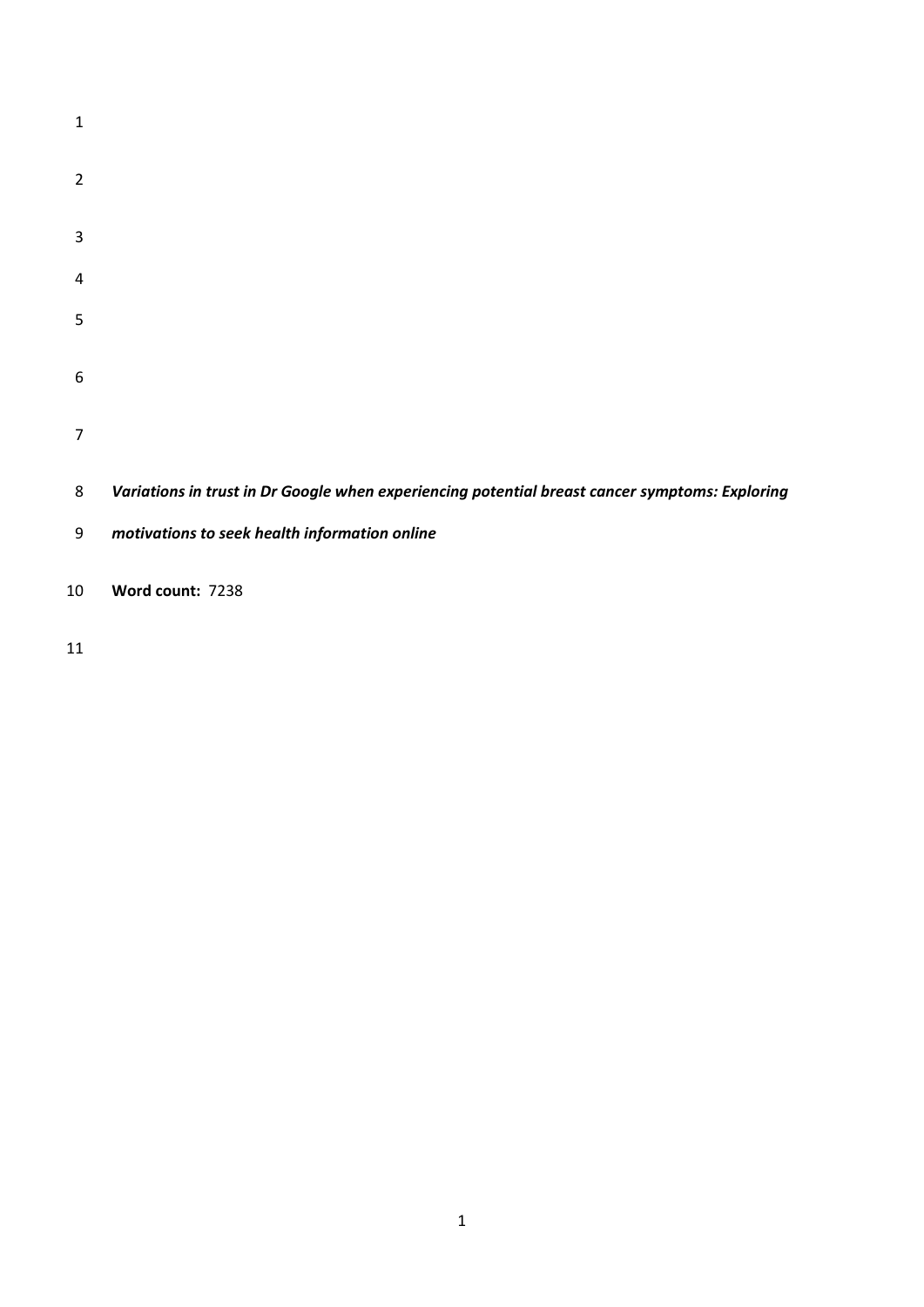#### **Abstract**

 How people trust the Internet and seek health information online when experiencing and interpreting potential cancer symptoms is not well understood. We interviewed twenty-seven women who had recently experienced at least one potential breast cancer symptom, and explored their symptom experience, help-seeking strategies, and whether they consulted the internet in 17 relation to their symptoms. We conducted a thematic analysis and constructed a typology of attitudes towards, and experiences of, consulting the internet about the symptoms: i) *confident*; ii) *neutral*; iii) *hesitant*; and iv) *avoidant*. 'Hesitant' and 'avoidant' participants rarely mentioned cancer explicitly, doubted being able to interpret the information found online, and expressed concerns over finding 'scaremongering' information or making incorrect self-diagnosis. The 'avoiders' and the 'hesitant' participants perceived online information-seeking as being inherently risky, partly because 23 online health content is likely to be inaccurate or exaggerated, and partly because the process of lay interpretation is likely to be flawed by lack of medical expertise. The findings suggest that not all women experiencing potential breast cancer symptoms seek health information online spontaneously, or trust the internet as a legitimate source of health information. The women who did engage in online information seeking, particularly those with lower education, felt unsure about how to appraise online health sources to interpret their symptoms.

**Keywords** Breast cancer; Early diagnosis; Internet; Online information-seeking; Trust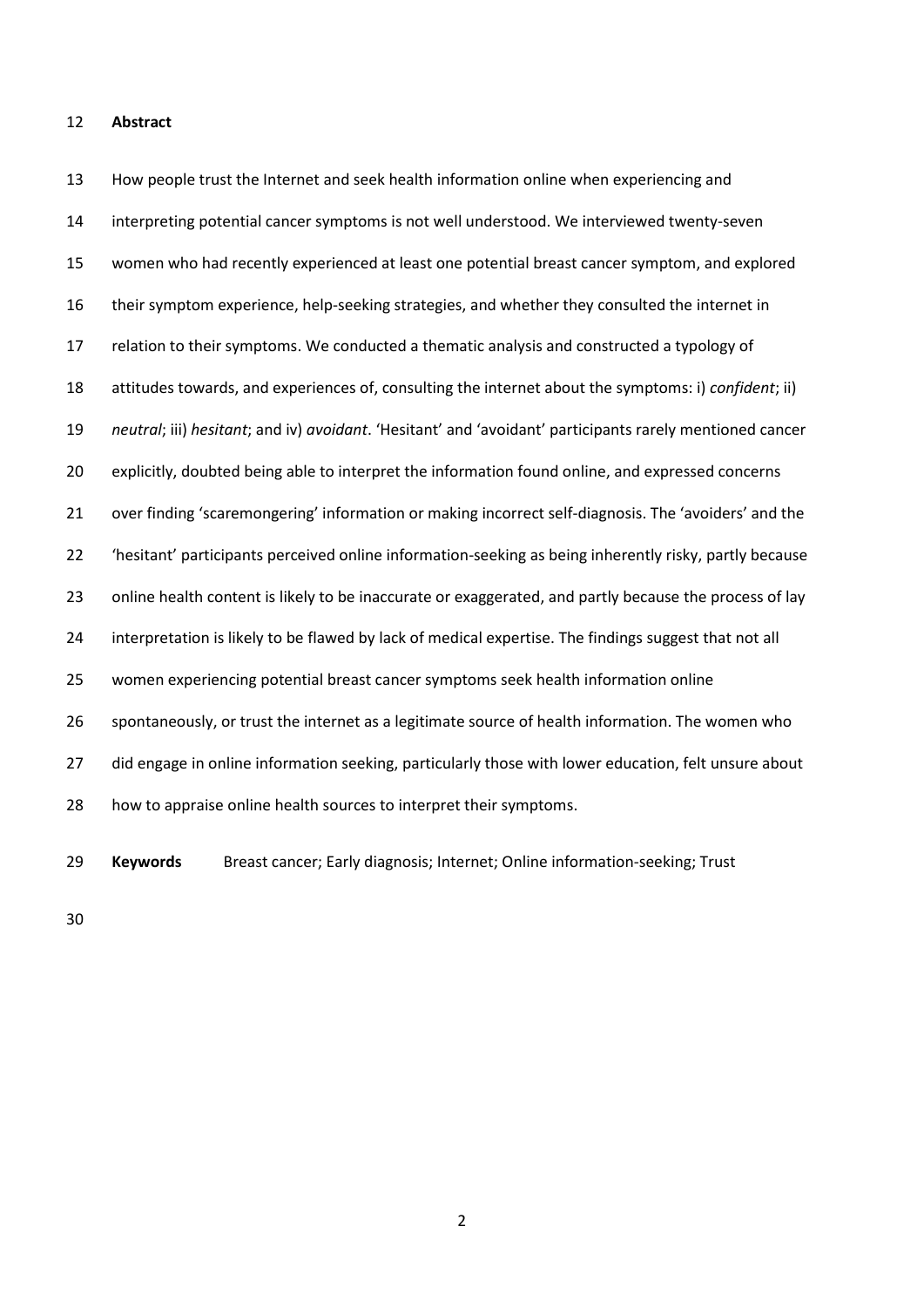#### **Introduction**

 The Internet is a widely used source of health information, as search engines and social media platforms offer lay people countless possibilities to locate and engage with information relevant to their health condition (Lee et al., 2014). One of the main reasons people search for health information online is to make sense of current symptoms (McDaid & Park, 2011; Fox & Duggan, 2013; Diviani et al., 2016), with search engines acting as tools for self-diagnosis, e.g. "Dr Google" (Lee et al., 2014). Given the online proliferation of sources of health information, both formal (e.g. governmental, healthcare providers and charities) and informal (e.g. user-generated content, social media), it is becoming increasingly easy for Internet users to find information on symptoms and health conditions and interpret their symptoms in light of it. However, it is not entirely clear to what extent the Internet represents a legitimate, trustworthy, and commonplace source of health information for anyone experiencing unexplained symptoms, and whether accessing health information online can help the public appraise their symptoms, particularly prior to seeking formal medical help. While it is generally assumed that accessing online health sources is routine (Chapple et al., 2012), and that it can make users informed, empowered (Henwood et al., 2003; Santana et al., 2011) and able to make better health choices (McDaid and Park, 2011; Powell & Boden, 2012), the plethora of online information sources – varying in quality and accuracy – can make it difficult for consumers to discriminate the most pertinent and legitimate ones. Furthermore, even if scientifically accurate or trustworthy, not all health information accessed online can be "empowering", particularly if the online sources provide a negative outlook for one's health condition (Chapple et al., 2012; Gage & Panagakis, 2012). Thus, although searching the Internet for information may be routine, people may avoid it when experiencing symptoms for fear of coming across unfavourable facts. While online information-seeking has been extensively researched among patients following a diagnosis, e.g. cancer (Castleton et al., 2011; Chapple et al., 2012; Thomson et al., 2012), less is known about how people experiencing emerging symptoms might turn to the Internet for help with understanding their health condition.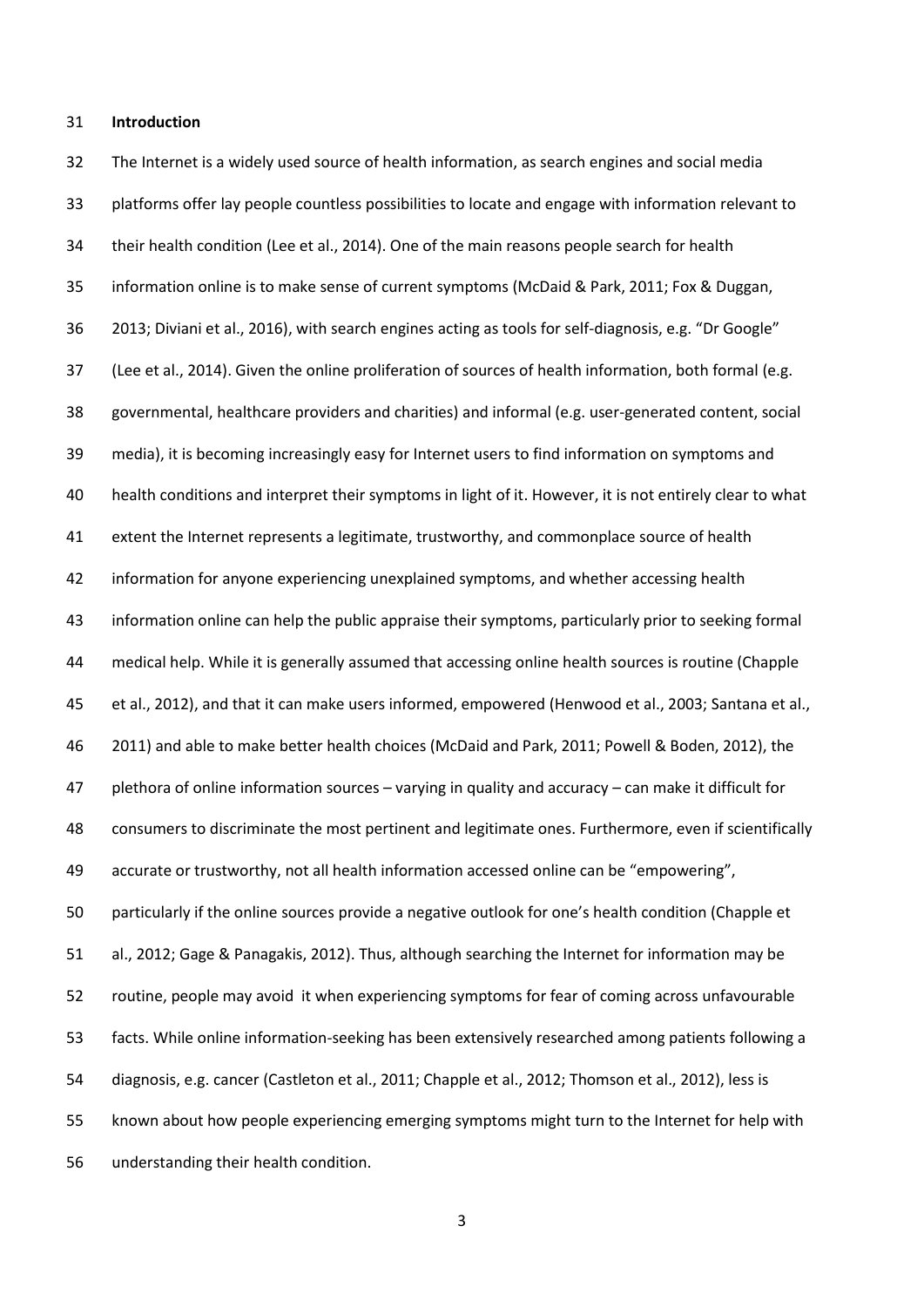#### *Trust in online health information sources*

 Seeking health information online carries a certain level of risk (Nettleton et al., 2005) with lay consumers and patients being potentially misled, misinformed or deceived through lack of accuracy or authenticity (Chapple et al., 2012; Gage & Panagakis, 2012). Such elements of risk – highly recognizable in the online environment and particularly in the post-truth era (O. O'Neill, 2017) – are likely to engender considerations of trust as consumers need to assess the credibility of online health information sources as they engage with them (Sillence et al., 2007; Yi et al., 2013; Sbaffi & Rowley, 2017; Chu et al., 2017). Seeking and appraising health information online also entails the risk of finding information that carries negative implications for one's health, e.g. realizing that one's symptoms may be indicative of cancer. This makes seeking health information online, or seeing the doctor, equivalent to embarking on a risky course (Luhmann, 1990), with consumers having to face potentially distressing information and difficult choices (Chapple et al., 2012).

 Deciding not to trust the health information found online can function as a strategy of risk avoidance and a way to deal with negative emotions (e.g. fear about a potential cancer diagnosis) but this can limit consumers' options. As Luhmann (1990) notes, lack of trust reduces the possibility for rational action such as taking early medication, or, in our context, seeking further information or medical help. Theorists have variously defined trust as a 'leap' towards favourable expectation regarding other people's actions and intentions (Möllering, 2001), a means of overcoming the absence of evidence, a confident expectation of another's behaviour, a consequence of being vulnerable and thus constrained to place faith in another, or an asymmetry of dependence on another (Barbalet, 2009). In the present context, consumers seeking health information online may be in a vulnerable state, e.g. concerned about ongoing symptoms or lacking medical expertise, and thus compelled to place trust in the information sources they come across. Importantly, trust is underpinned by two related feelings of confidence: confidence in another's future actions, and confidence in one's own judgment of the other (Barbalet, 2009). Thus, lay people need to be confident in their own judgment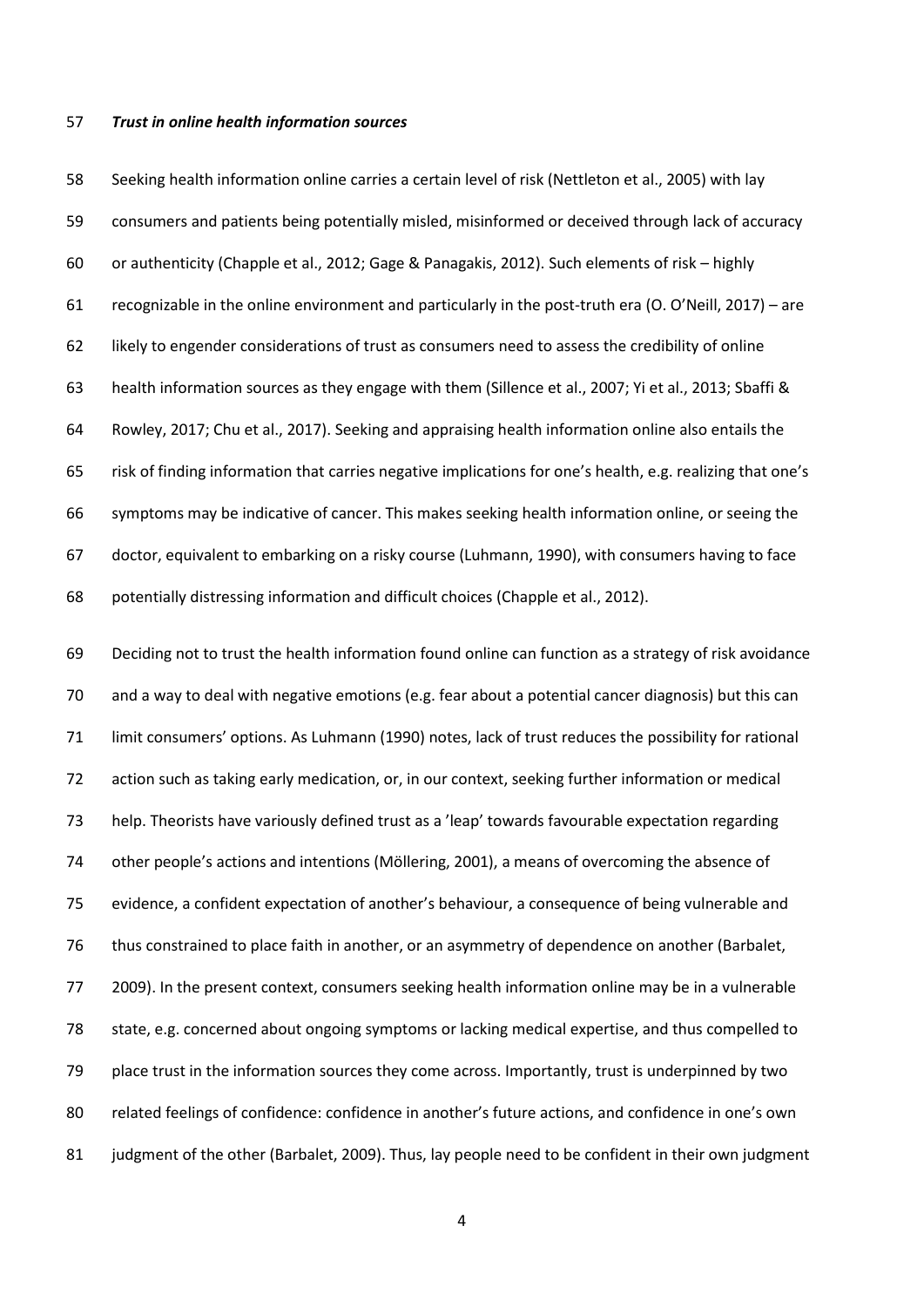of the online sources' accuracy and relevance if they are to trust the health information gathered online.

84 In the context of online health information, trust and associated concepts of credibility and reliability have been researched to explore consumer confidence in online information sources and antecedents of engagement in information-seeking (Sbaffi & Rowley, 2017). The notion of web 87 credibility is largely grounded in the more traditional concept of source credibility in interpersonal communication, whereby credibility is defined as the sources' ability to instil confidence in their message, with trustworthiness and expertise as key dimensions (Choi & Stvilia, 2015; Metzger & Flanagin, 2015). Trustworthiness involves making judgments about the truth claims, expertise, and commitment of an individual, institution, or organization, and to be trustworthy means to be perceived as honest, competent, and reliable (O. O'Neill, 2018). Yet, judgments of trustworthiness can be difficult in the era of Internet-mediated communication, social media and user-generated content as traditional ways of assessing honesty and competence are disrupted by the complexity of digital technology and the varied nature of information sources (O. O'Neill, 2017; 2018).

 In the online environment, credibility is also conferred by aspects unique to the Internet, e.g. webpage design, ease of navigation, institutional logos, hyperlinks to other sites, scientific writing style, or citation of medical sources (Eysenbach & Köhler, 2002; Choi & Stvilia, 2015; Mendes et al., 2017). Such 'surface credibility cues' (Machackova & Smahel, 2018) are likely to influence trust in online health sources beyond their actual content or authorship. However, trust in online sources is not only a matter of information source characteristics because credibility is ultimately a subjective perception (Metzger & Flanagin, 2015). Trust in online sources depends on user characteristic, too, such as education level, experience of looking up symptoms online, or confidence in navigating the Internet for health information (Ha & Lee, 2011).

 Given that trust is also a matter of confidence in one's own judgment of the other (Barbalet, 2009) and that obtaining health information online places the onus on lay consumers to establish the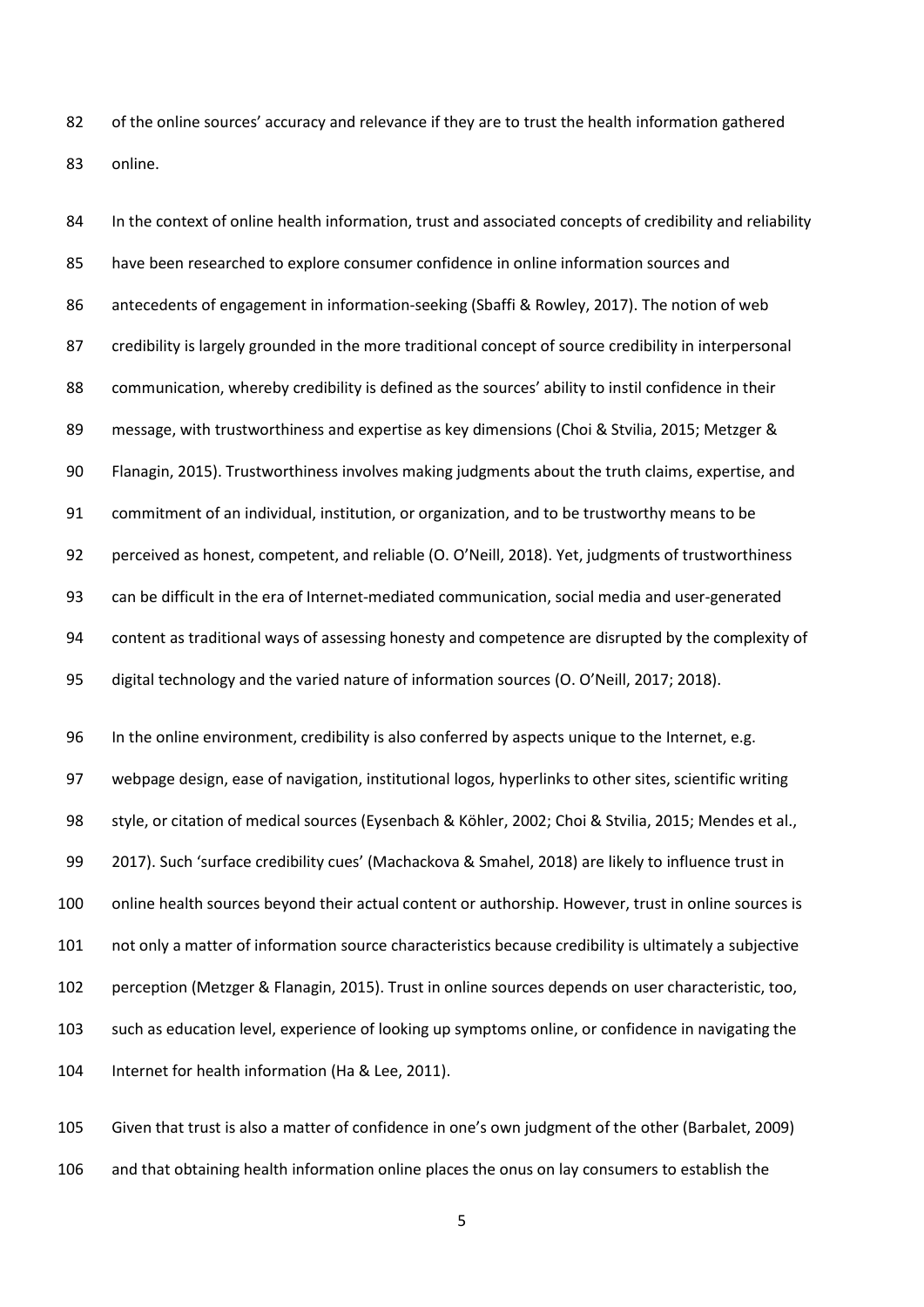sources' accuracy and reliability, self-confidence in being able to do so might influence trust over and above source characteristics. But not all consumers may feel able to appraise online health information for its legitimacy and reliability (Lee et al., 2014), or willing to take on the responsibility to establish the credibility of online sources (Henwood et al., 2003). Equally, the users' motivations and goals when engaging in information-seeking also drive their willingness to place trust in the information gathered online (Metzger & Flanagin, 2015). Therefore, trust in online health information-seeking is a highly subjective process, underpinned by motivation to believe and confidence in one's own ability to discriminate between credible and misleading sources. Indeed, when accounting for the strategies that help them discern reliable health information sources online, consumers allude to having common-sense and as being cautious, sensible, users of the Internet (Nettleton et al., 2005).

#### *Education and the digital divide*

 Not all consumers engage in health information-seeking online, and not all consumers benefit from the wealth of health information available on the Internet. Lower education levels have been associated with lower engagement in health information-seeking (e.g. Cotten & Gupta, 2004; Mayer et al., 2007; Kontos et al., 2014), including cancer-related information (Ramanadhan & Viswanath, 2006; Castleton et al., 2011; Thomson et al., 2012; Lee et al., 2012; Vrinten et al., 2017a). These differences in engagement with online health information have often been attributed to the 'digital divide' (Wyatt et al., 2005; McCloud et al., 2016), i.e., disparities in computer access and usage between lower and higher socioeconomic groups. The differences in online health information- seeking have also been explained in terms of disparities in e-health literacy (Viswanath et al., 2007; Diviani et al., 2015), which is defined as "the ability to seek, find, understand, and appraise health information from electronic sources and apply the knowledge gained to addressing or solving a health problem" (Norman & Skinner, 2006: e9). Education level has been found to be associated not only with seeking health information online but also with trust in online health information sources,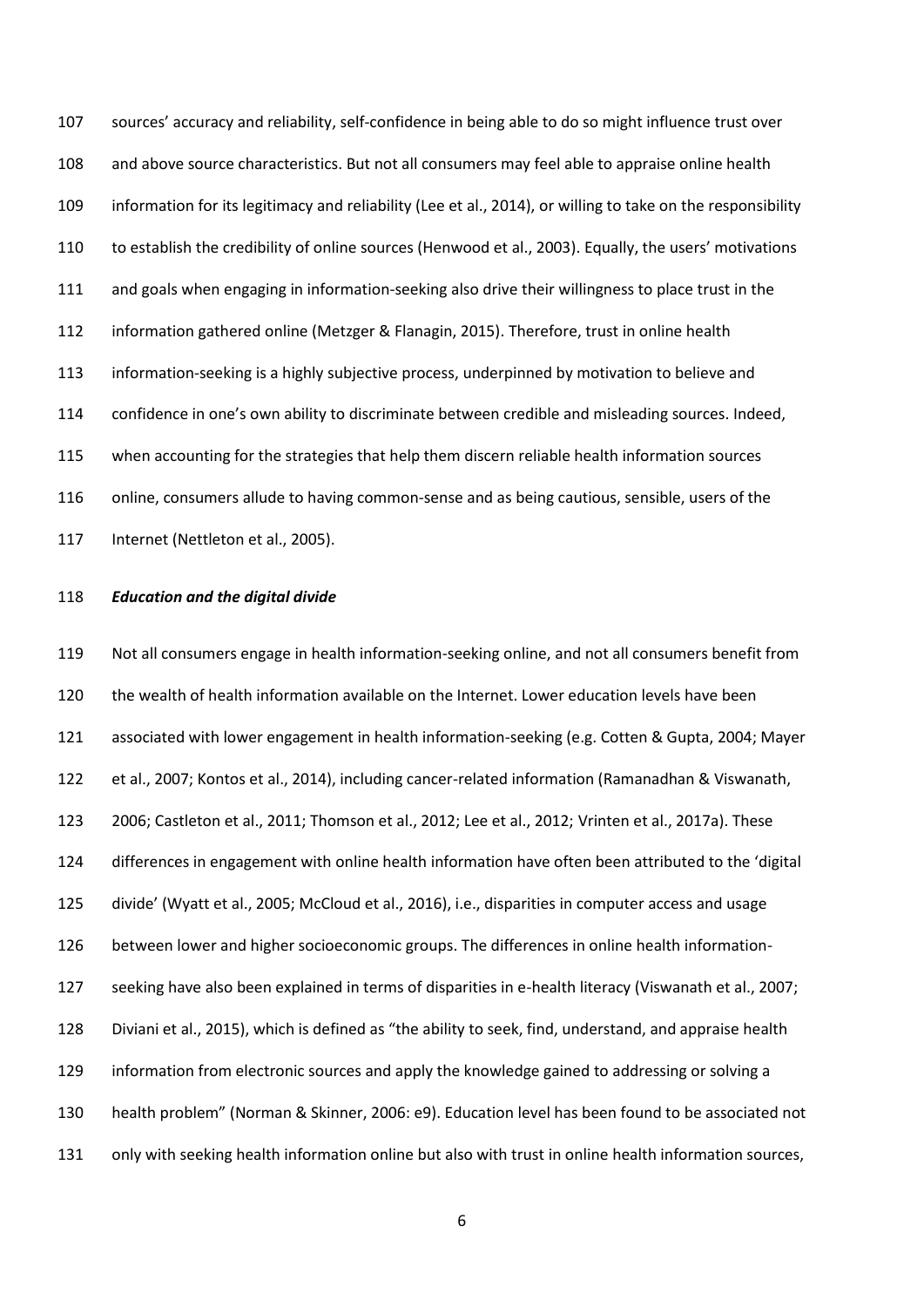as people with higher levels of education are more trusting than people with lower levels of

education (e.g. Hesse et al., 2005; Kreps & Neuhauser, 2010). In the area of cancer, for example,

cancer patients with higher education have been found to be more likely to trust health information

found on the Internet than patients with lower education (Lussiez et al., 2017).

## *Cancer and online information-seeking*

 Cancer is one of the most searched for health topics online, with breast, bowel, and lung cancer being the most frequent searches, both in the UK and in other English-speaking countries (Foroughi et al., 2016). The high search volume on the Internet around these types of cancer arguably reflects public interest in the topic, but it is also in line with their high incidence; for example, in the UK in 2015, breast, prostate, lung and bowel cancers combined accounted for over half (53%) of all new cancer cases recorded nationwide (Cancer Research UK, 2018). Cancer patients consult the Internet to appraise their potential cancer symptoms before seeing the family doctor (McLeod et al., 2017) or the oncologist (Castleton et al., 2011), or after being diagnosed with cancer (O'Mahoney et al., 2011; Chapple et al., 2012). Seeking information online can crystalize people's concerns that their 146 symptoms may be serious and that they warrant medical attention. For instance, among patients subsequently diagnosed with colorectal cancer, some reported that seeking information online made them suspect that their symptoms might be cancer before receiving a formal diagnosis (Thomson et al., 2012).

 As regards breast cancer, previous research has documented educational differences in how women make sense of breast cancer symptoms and seek help (Marcu et al., 2017), showing that women with lower educational backgrounds are less likely to feel confident seeking medical attention than women with higher education. However, these studies have not focused on how online information is accessed and interpreted by women with symptoms indicative of breast cancer. In the present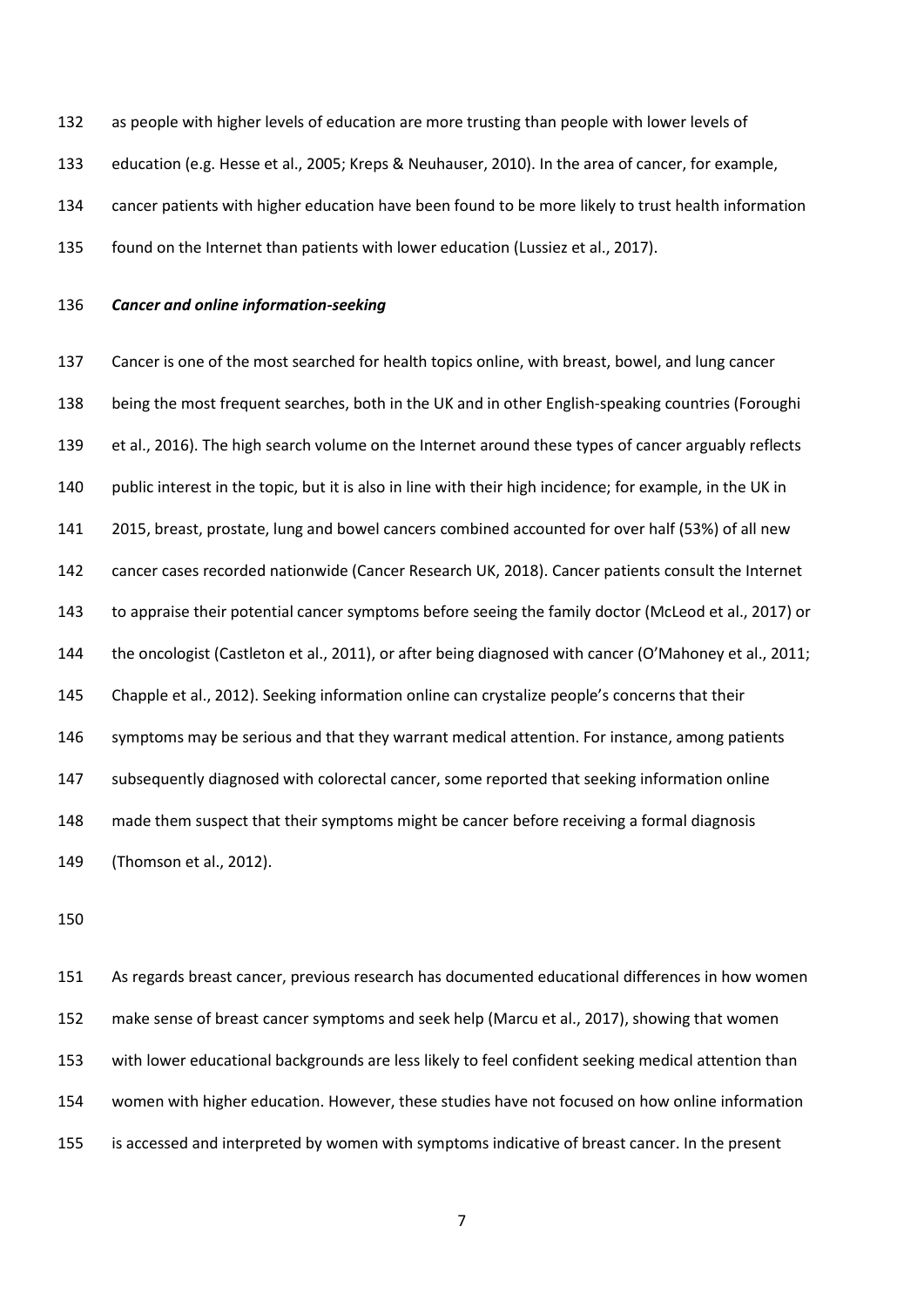- paper we explored the extent to which women consulted the Internet about breast health
- information in an educationally diverse group of women recently experiencing breast changes.

#### **Methodology**

*Design*

 This study was part of our wider qualitative study about how women with different educational backgrounds appraise their breast changes and seek medical help (reference withheld for blind peer review). The findings presented in this paper constitute secondary data analysis, with a new research focus on the extent to which online information-seeking is a common-sense response to breast changes suggestive of breast cancer. The qualitative approach (individual semi-structured interviews) which we adopted allowed flexibility in the exploration of women's interpretation of breast symptoms, their motivations for seeking (or not) relevant health information on the Internet, and their assessment of the information found online. The diverse nature of the original sample allowed us to be alert to potential educational differences.

#### *Participants and recruitment*

 With the help of a market research company, SAROS Ltd., we recruited a sample of women who had experienced breast symptoms in the six months prior to the interview, without having a diagnosis 173 for breast cancer. The inclusion criteria were age 47 or older, and breast changes in the previous six months (e.g. lump in armpit, nipple discharge) as indicated by a screening questionnaire adapted 175 from the Breast Cancer Awareness Measure (Linsell et al., 2010). We excluded women younger than 47 because among this age group breast changes are less likely to be symptoms of breast cancer than among women aged 47 or older. This exclusion criterion was in line with the extension of the breast screening programme to women aged 47 to 73 years old, as has recently being trialled in some parts of England (Health & Social Care Information Centre, 2015). We also excluded women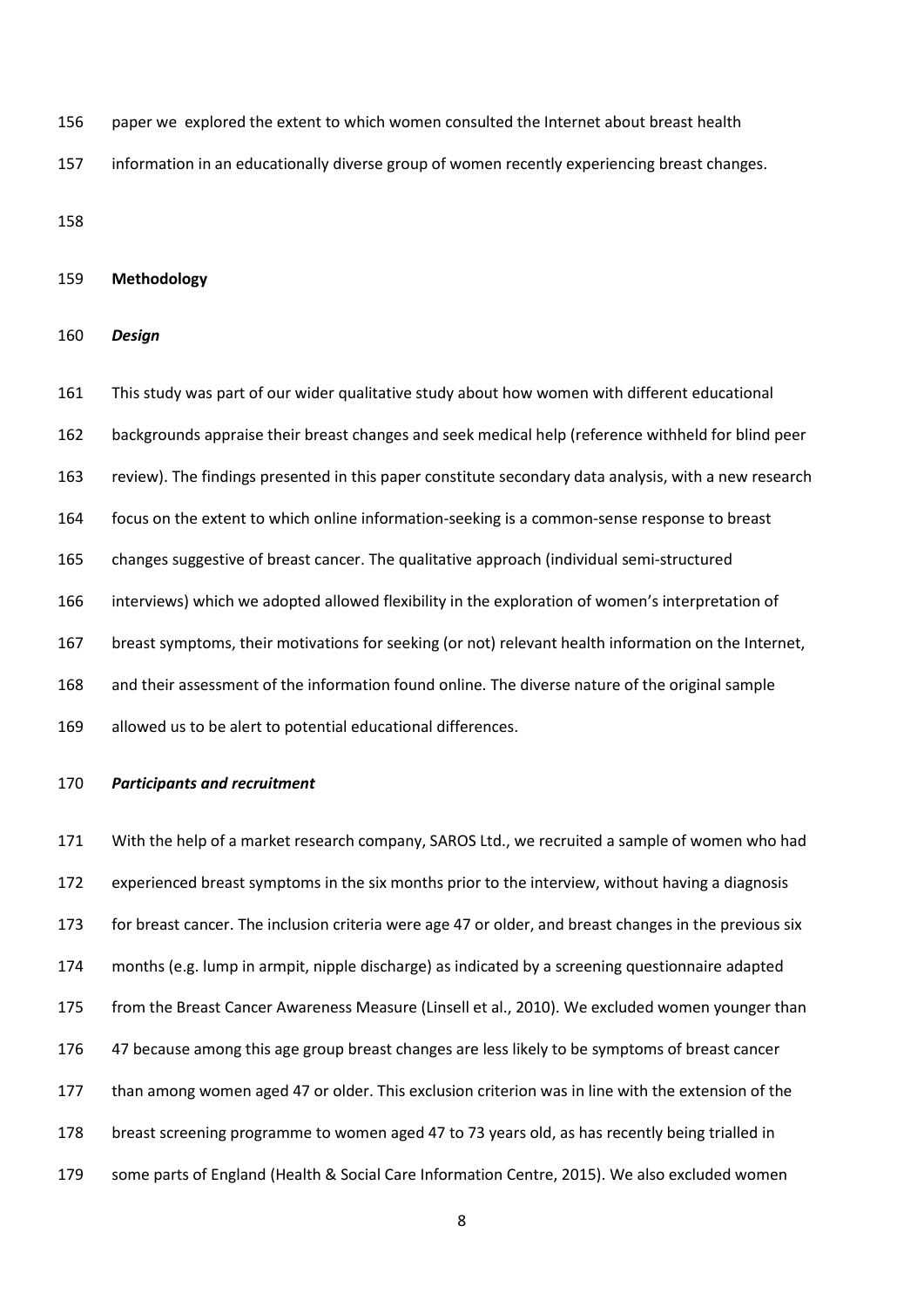with a previous or current diagnosis of breast cancer from the study because we wanted to explore strategies of information-seeking and sense-making in the absence of a cancer diagnosis.

 We identified participants through quota sampling according to educational status (lower vs. higher). We categorised the women with no formal qualifications or with just two Ordinary-Levels (national school exams sat at 16 years of age – referred to as O-levels until 1988, now GCSEs) as 'lower education'. We categorized the women with qualifications at and above two O-Levels (e.g. Ordinary National Certificate (awarded by the Business and Technology Education Council, BTEC), Advanced Levels (A-Levels), university degree) as 'higher education'. Within each education group we ensured an equal spread of women who had or had not seen the General Practitioner (GP) for their breast symptoms.

 We recruited a non-clinical sample of 27 women across the UK, mean age = 54.48, age range = 47 to 67. Based on education levels, we categorised 14 as lower education (LE), and 13 as higher education (HE). Half of the participants (*n* = 14) had not sought medical help for their breast changes, while the other half had (*n* = 13), without receiving a breast cancer diagnosis. The most commonly reported symptom at the point of recruitment was pain in the breast or armpit, either on its own (*n* = 15) or with other symptoms, see full details on the participants' demographics and symptoms in Table 1.

#### INSERT TABLE 1 HERE

#### *Ethical approval*

 The study received ethics approval from the University of Surrey Ethics Committee (Reference: UEC/2015/013/FHMS). The participants were emailed or handed out an information sheet and consent form that outlined the benefits and risks of taking part and provided detailed information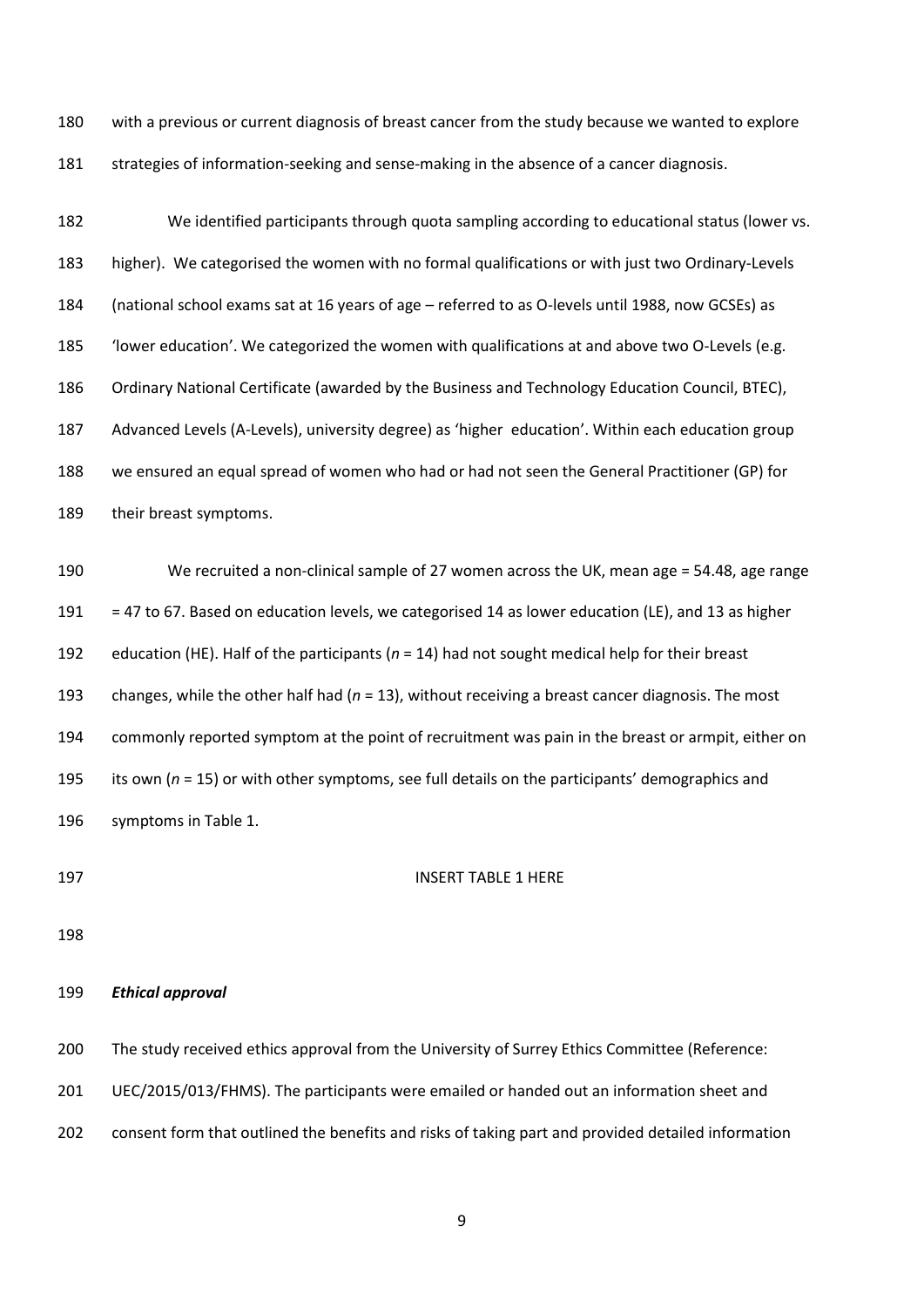on data protection and confidentiality. We fully debriefed the participants at the end of the interview.

#### *Data collection*

 The participants were interviewed in April-May 2015, either by telephone or face-to-face, and compensated with £30 for their time. We did not mention breast cancer during the course of the interview so as not to influence participants' interpretation of their breast changes, nor their accounts about what information they sought online and how they appraised it. We asked the participants to describe their breast changes, thoughts and feelings about them, and how they had dealt with them, e.g. seeing the doctor, talking to friends or family, or seeking health information online. If they had sought information online, we asked them to elaborate on the information found, e.g. whether useful or not. If the participants had not sought information online, we probed them to explain why not, or if they intended to do so in the future.

#### *Analytic approach*

 For the purpose of the present paper we analysed the data using inductive thematic analysis (Joffe & Yardley, 2004), focusing only on the participants' accounts of whether or not they had sought information about their symptoms and whether this enabled them to interpret their symptoms and seek formal medical help. First, we examined the manifest content of the data, and divided the participants into *seekers* vs. *non-seekers* on the basis of their responses as to whether or not they had searched for information online about their breast changes.

222 Second, we attended to the latent content of the data by examining more closely the participants' responses as to why they had searched for – or avoided seeking – information online and whether they had found the information useful. These included reasoning around seeking health information online (e.g. fear of cancer information) and evaluations of the information-seeking process (e.g. as providing useful answers or not). In line with previous research (Nettleton et al., 2005; Chapple et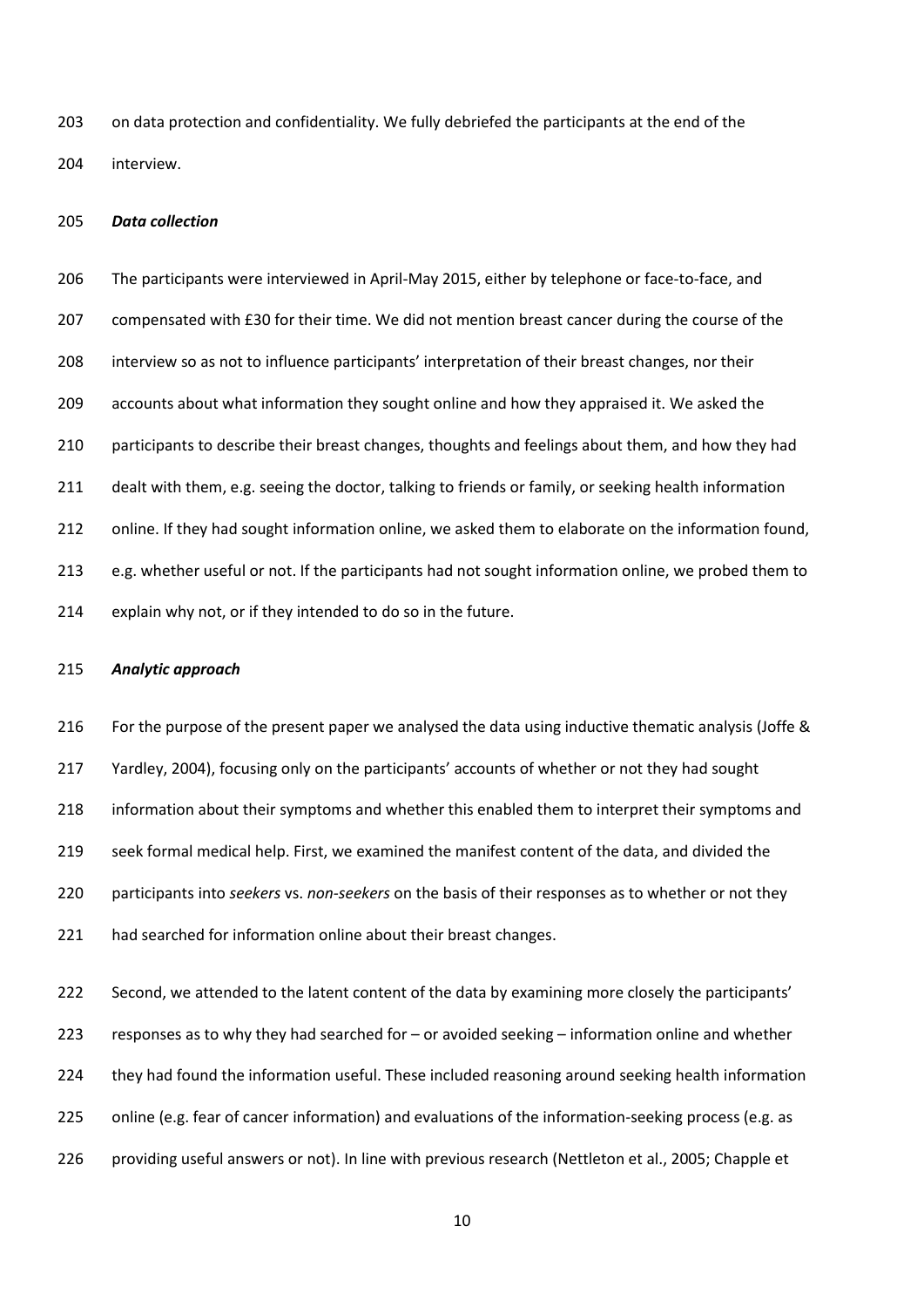al., 2012), we were interested in how the participants accounted for their motivations to consult – or not – online health sources, and whether using the Internet was constructed as a commonplace strategy when making sense of symptoms. Thus, we analysed the responses according to how the participants justified their information-seeking approach, and created a nuanced typology of information-seeking profiles beyond a simple division into seekers and avoiders. The accounts of using online health information were relatively short, so we used Microsoft Excel to assign participants to rows, and indexed profiles of information seeking in columns.

#### **Findings**

 We constructed four profiles summarizing different attitudes and behaviours pertaining to looking up symptoms online and seeking health information: *confident*, *neutral*, *hesitant*, and *avoidant*. Next 237 to each quote we include the participant's ID, age, education status ('LE' representing lower education level and 'HE', higher education level), and highlight where educational differences were apparent. The most frequent symptom was breast pain – where different, we describe the symptom next to the participant's demographic information.

#### *Confident about looking for information online*

 A number of participants looked up information online about their breast changes, and used it to interpret and act upon their symptoms. We termed these participants 'confident' because their 245 responses suggested that seeking information online about breast symptoms was unproblematic and, contrary to other participants such as 'avoiders' and 'hesitant', they did not express a lack of 247 trust in either the Internet or in their own ability to appraise the information found online. Although the 'confident' participants did not explicitly express trust in the information found, it was noteworthy that none of them viewed the process of looking up health information online as being problematic. For example, P10 arranged to see her GP on the basis of the information she found: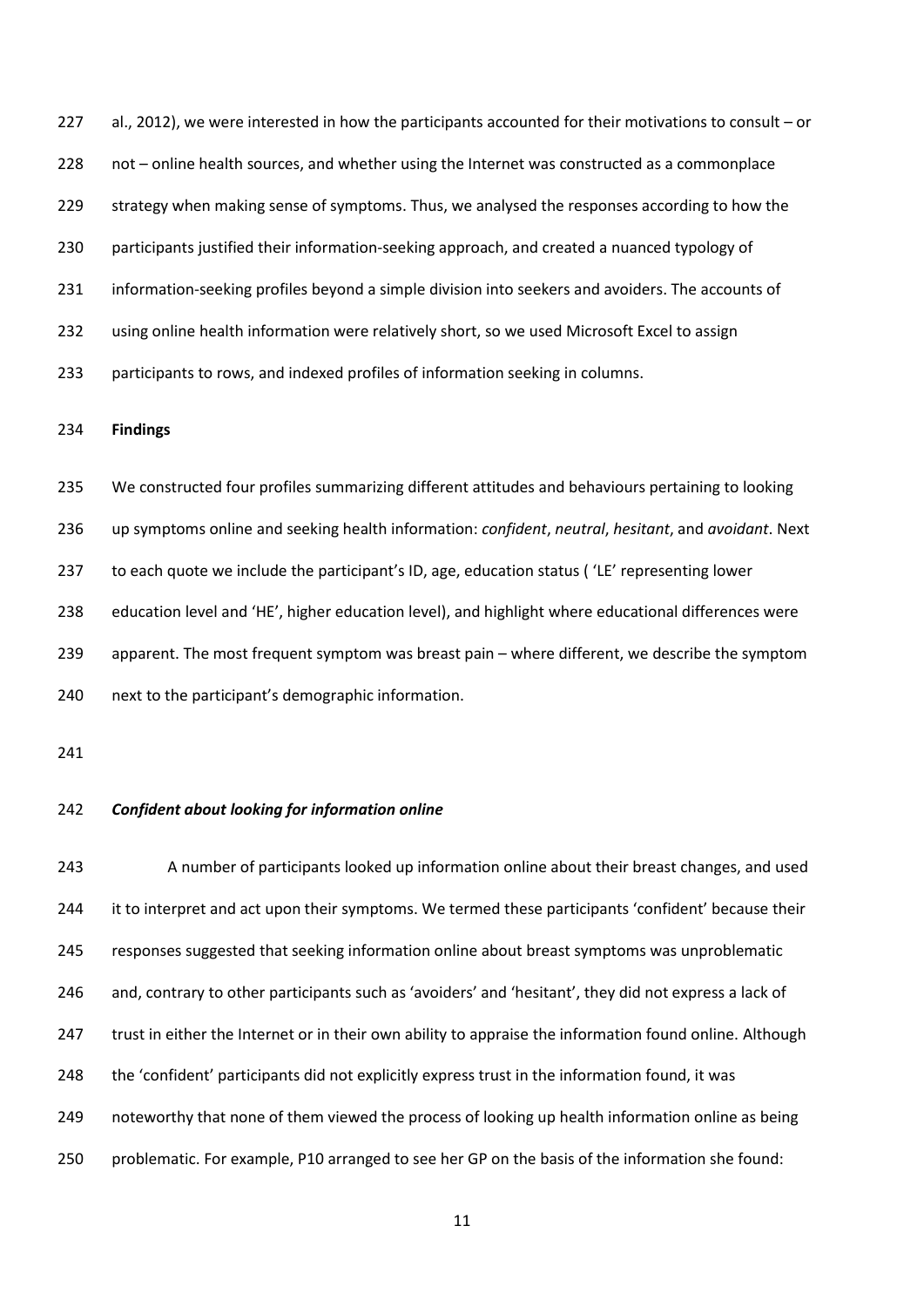*I did a lot of research online. When they say that if you find a lump it can be cancerous,* 

- *because that's the first thing you think of, but then I looked at it for the ones that are under*
- *the armpit, unless you don't find out the information you don't know what it is. I put*
- *"women's health" and then I put down "a lump under the armpit", "what is cancerous?". I*
- *wanted to find out, what can cause these symptoms? Then I thought, 'Getting worried is not*
- *going to help me. I need to see the doctor'.* (P10, 47, LE)
- Although some participants could not accurately remember what they had searched for and found online, their responses indicated that they used the Internet routinely for health information:
- *I do do things like that, and I don't know whether I did for this, but I'm very renowned for*
- *researching and googling everything*. *But if it was something more serious, I might not feel*
- *anything at all apart from actually feeling lumps I probably wouldn't get pain. So I don't*
- *know whether I googled it or not, I could have done because I do google a lot.* (P28, 47, LE,
- pain in breast)

 In some instances, participants looked for information online after seeing the GP, supplementing the information received from the GP and providing practical ideas about how to monitor and manage symptoms:

 *I did a bit of research before I went to the doctor's, because I think everybody does now, don't they, now we've got Google. The doctor said, "Your body is changing, and this could be just one of the associated symptoms", then you start looking yourself and do a bit more… There was one on Mumsnet which was quite good, because it was obviously pains in breast but no lumps, and Patient.co.uk. It says about keeping the diary, which where I got the idea from. It mentions some women have breast tissue which is more sensitive than usual to hormonal changes every month. And that's what I've deduced is causing mine*. (P18, 48, HE-SES)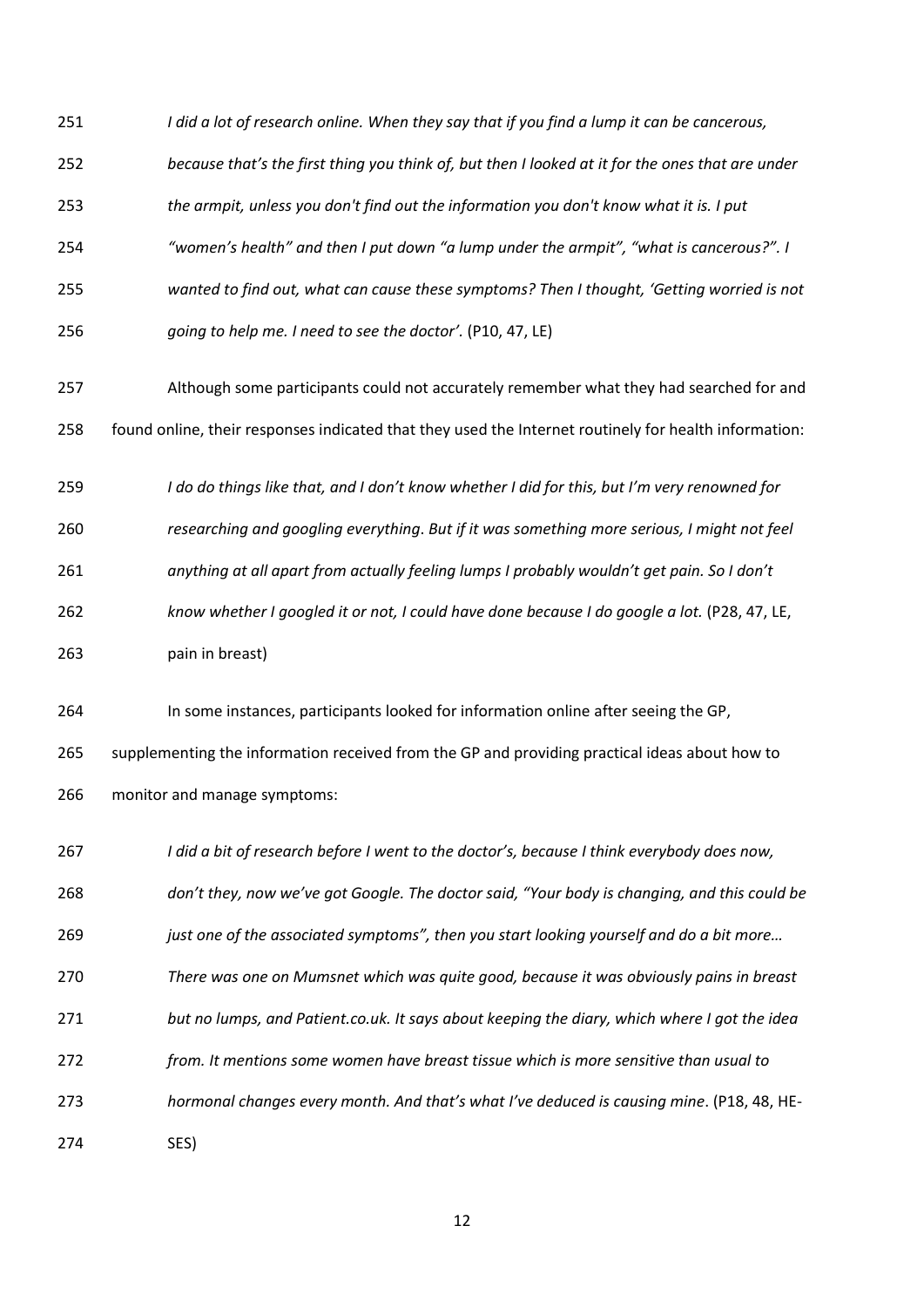The participant implies here that a popular site like Mumsnet is a trustworthy source, its credibility being conferred by the large volume of users. In the 'confident' profile, using the Internet for health information seemed to be a commonplace, everyday activity, and, in this particular instance, an obvious strategy for making sense of current symptoms (cf. Chapple et al., 2012).

#### *Neutral towards online information-seeking*

 This profile was typified by respondents who had not considered looking up their breast symptoms online. This could have been because the interview was carried out at a time in the symptom appraisal interval where these participants had not yet contemplated the need to seek health information online. Some had "*never really thought to google anything about breast pain*" because it did not worry them enough (P5, 48, LE), while others had simply normalised their breast changes:

 *No. I just feel that [the cyst in the breast] is one of them things, you are either prone to it or you are not. I think that's just the way it is*. (P21, 48, LE)

 Despite not considering consulting the Internet about their breast changes, some women were familiar with using it for different conditions, e.g. Hashimoto's thyroiditis, or bleeding related to hormone-replacement therapy (HRT):

 *I haven't looked [about breast changes]... I think that tenderness under my arms could be... but I'm not 100% sure, it's your lymph nodes, or something. That's what I need to find out.* 

*[...] I did a lot of research online for the bleeding and for the HRT, because that was more* 

*severe than the [breast] tenderness and the sensitivity. I need to do that next*. (P9, 59, HE)

 The experience of mild symptoms in the breasts may have been the main reason why some women had not considered using the Internet for health information. However, the interview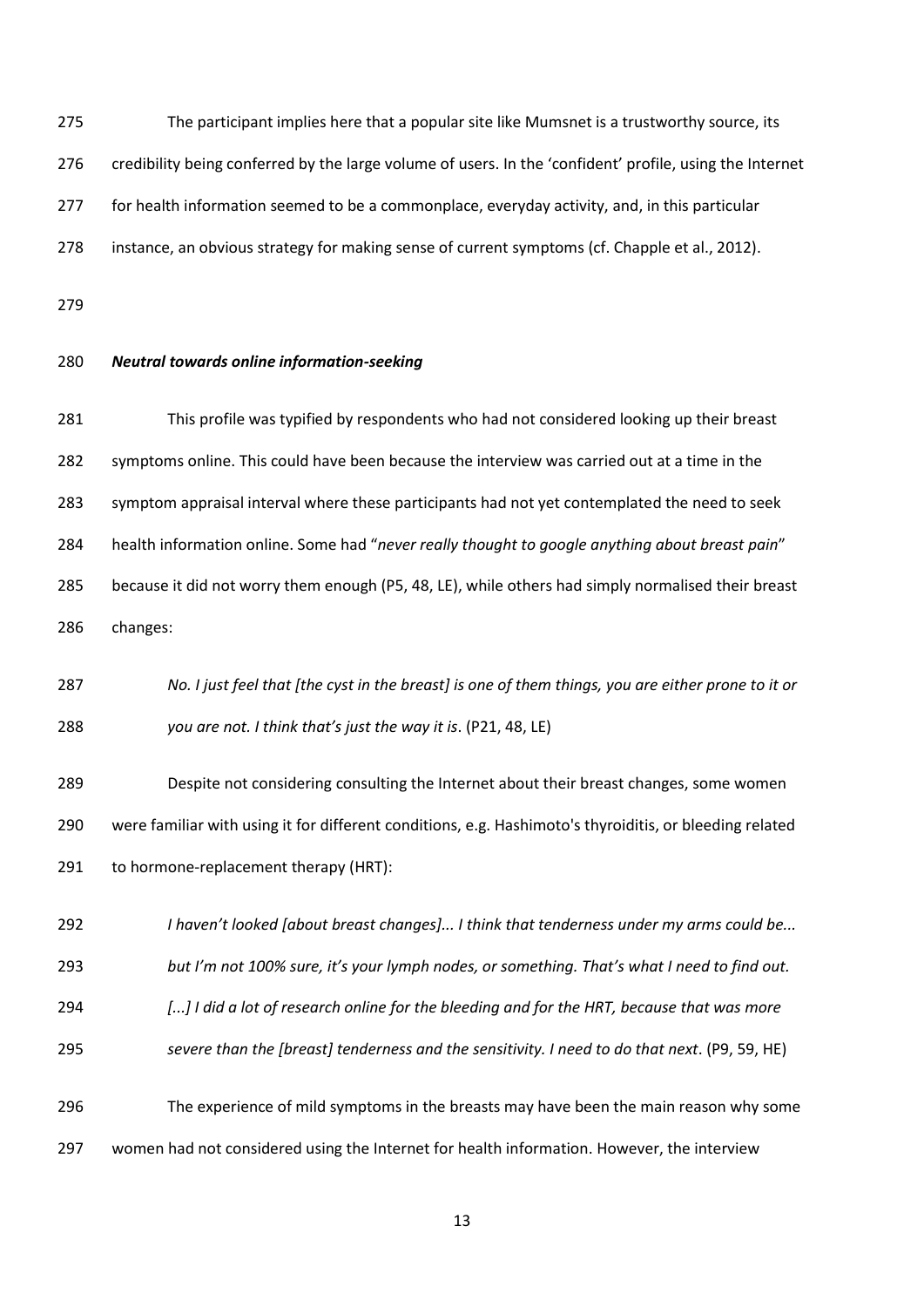process made some participants express intentions to consult the Internet afterwards, thus suggesting that the "neutral" respondents were open to using the Internet for health information. One of the participants, who had not yet considered looking up her symptoms online, portrayed the Internet as overwhelming and confusing people with too much detail on symptoms:

- *I haven't [sought information] because it didn't occur to me until I'd spoken [to you]… I*
- *thought I'll go and see my GP, see what he says. But I mean the redness is not… it's just red.*
- *It's not raised. It's not bumpy. […] So in my day… you see, you are very blessed because*
- *there's a lot of information out there now and people speak and talk more openly. When I*
- *was younger, there wasn't anything like that. There wasn't information available. There*
- *wasn't the Internet, there wasn't people specialising as much. But almost too much*
- *information now, because, you know, I could tick off stomach pains, distension, wind*
- [flatulence]*, fatigue, blah-blah-blah-blah, and mark it against maybe half a dozen illnesses*.
- (P26, 62, HE, redness of breast skin)

 The 'neutral' typology thus seems to have been influenced partly by lack of symptom severity, and partly by the relationship of the participant to the Internet. Furthermore, it could be argued that the lack of symptom severity did not trigger feelings of vulnerability, which in turn precluded the need to place trust in, or to evaluate the trustworthiness of, online health information sources.

## *Hesitant about seeking online information*

 The 'hesitant' profile encapsulates a tension between wanting to know more about one's symptoms and feeling unsure about one's ability to interpret the information found online. Some participants looked up their symptoms but felt overwhelmed by the retrieved information and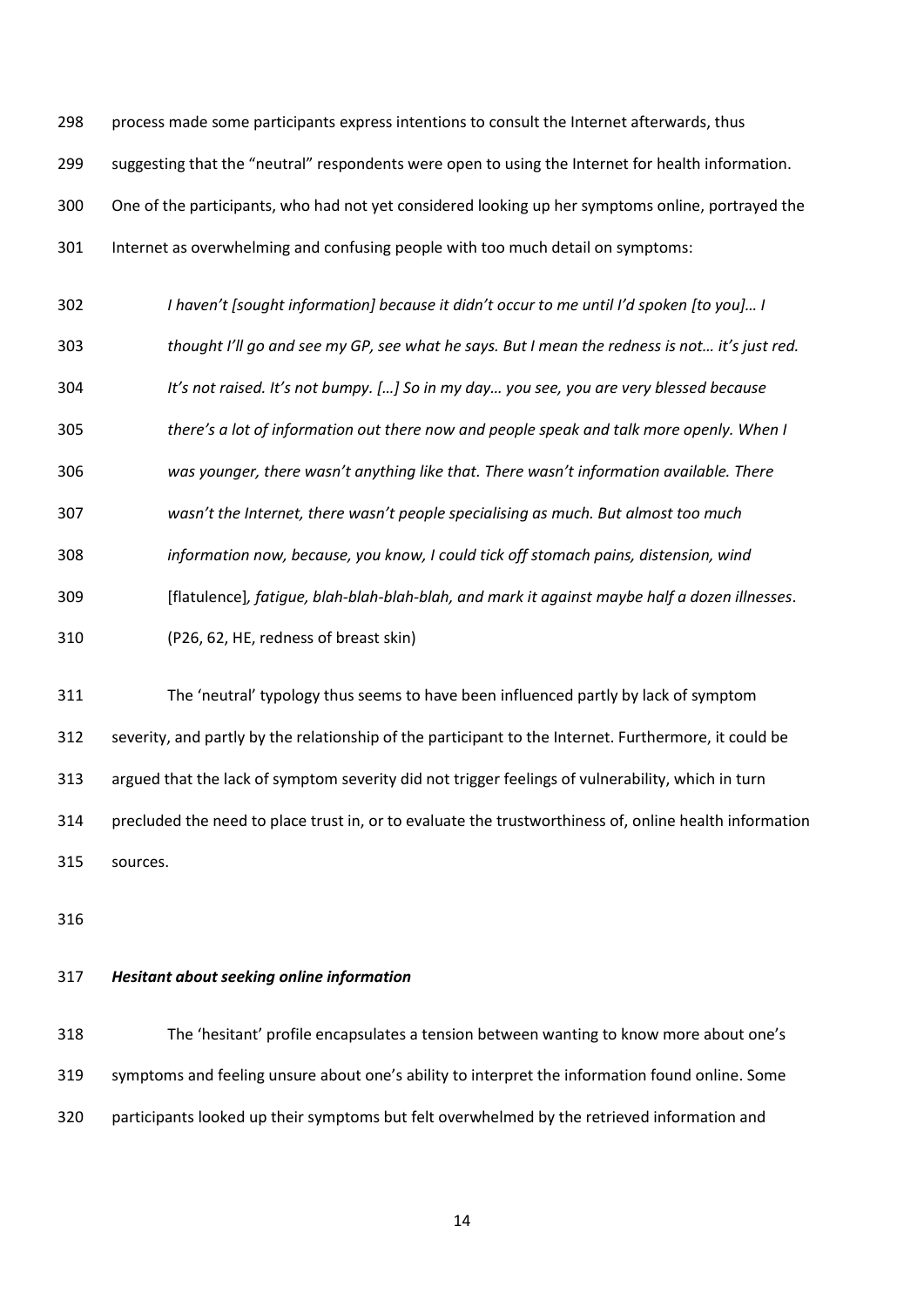became reluctant to conduct further searches. These participants felt ambivalent about the value of consulting the Internet for health symptoms:

| 323 | I was concerned to get [swelling in breast] checked out because my mother died from breast       |
|-----|--------------------------------------------------------------------------------------------------|
| 324 | cancer at my age, 64. I did a little bit of research on the internet. But I tried not to do too  |
| 325 | much because it can get a bit confusing [with] all the information out there. So I thought I'd   |
| 326 | better make an appointment with my GP and get it checked out properly. (P4, 63, HE)              |
| 327 | Some 'hesitant' participants, particularly those with lower education, felt "daunted" by the     |
| 328 | information. They expressed preferences for a cursory - rather than thorough - approach to       |
| 329 | information-seeking, partly because of their fears, partly because of their acknowledged lack of |
| 330 | medical expertise:                                                                               |
| 331 | Yes, I looked on the internet. But I try not to read too much into it because everything seems   |
| 332 | to be daunting, and it doesn't matter what symptoms you have, it always gives you a bleak        |
| 333 | outlook. You think, what if it is worst-case scenario? I try not to read too much into things    |
| 334 | like that when I'm looking I just look for a bit of outline information. (P27, 47, LE, nipple    |
| 335 | discharge)                                                                                       |
| 336 | I did some googling and found out about Paget's of the breast, and that prompted me to go        |
| 337 | to the doctor's, because there's a lot of breast cancer in my family. It does worry you more     |
| 338 | because you can read a lot into it, sometimes it doesn't give you peace of mind. So that's why   |
| 339 | I went to the doctor's as well. It worried me when I did sort of look into NetDoctor and         |
| 340 | everything. So I thought, no, leave [it] see what the tablets do and see whether because I       |
| 341 | think you can look into things too much and think, oh yes, I have got that, yes I am suffering.  |
| 342 | So no, I haven't looked at it again. (P25, 47, LE, nipple discharge)                             |
| 343 | Given their lack of medical expertise, some participants questioned the appropriateness of       |
| 344 | looking for information by themselves as this can lead to wrongful interpretations:              |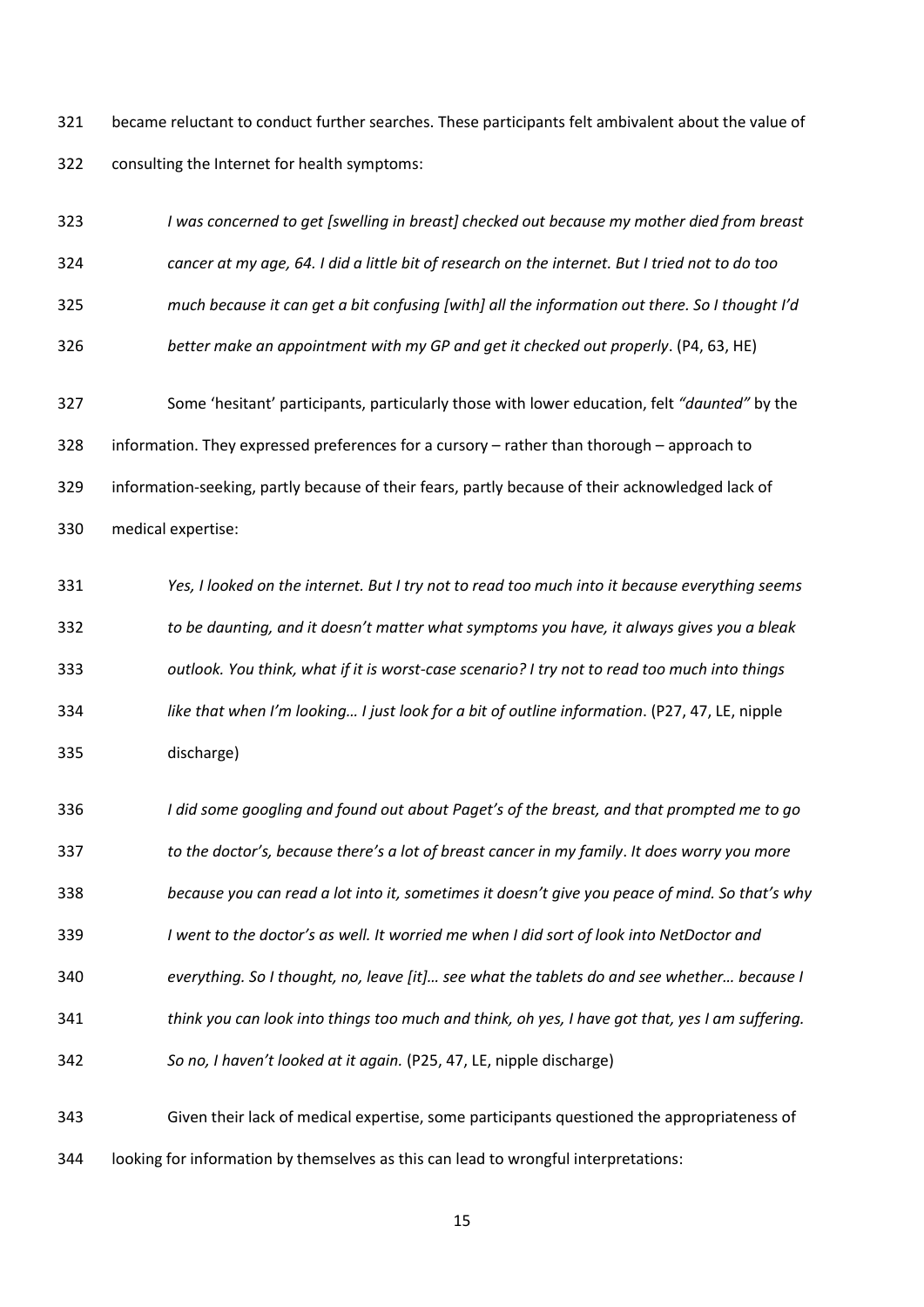*I looked it up online and that didn't seem to be the symptoms at all for [breast cancer]. I just put 'signs of breast cancer', although I try not to look on the internet because it makes us all doctors and we are not. And then I put in 'redness and soreness round the nipples', 'raised nipples'. And, of course, every website says something different, so I just thought, we are not really doctors, I shouldn't really be doing this. It just worries you. I googled it first and looked at NHS [English National Health Service] websites, and at private breast screening websites. And I thought, it's just not right to do it, because you just have all these visions going round your head.* (P13, 55, LE)

 With the exception of P13, all 'hesitant' participants went to see the GP, mostly because they felt that only a healthcare professional could resolve the ambivalence around their symptoms and provide appropriate answers, and they did not trust the Internet, or their interpretation of information they found while searching, to substitute medical help-seeking.

#### *Avoiding online information-seeking*

 The 'avoidant' profile summarizes the attitudes and behaviours of respondents who avoided seeking information online as a matter of principle. They argued that the information on the Internet is too difficult to navigate and appraise, and that "*you can't take everything as gospel that's written*" (P16, 51, HE, pain in armpit). The 'avoiders' pointed out that one could not describe symptoms accurately enough to get meaningful search results online:

 *If I buy a new washing machine, I'll go online and look at reviews for that, but not when it comes to health, unless it's the NHS Direct. Because I couldn't put in exactly what was wrong, I didn't expect to find anything, so I didn't bother to look*. (P24, 47, LE, sharp pain in breast)

 A number of women, particularly those with lower education, shared the 'hesitant' participants' concerns about reading too much into the information found online, and argued that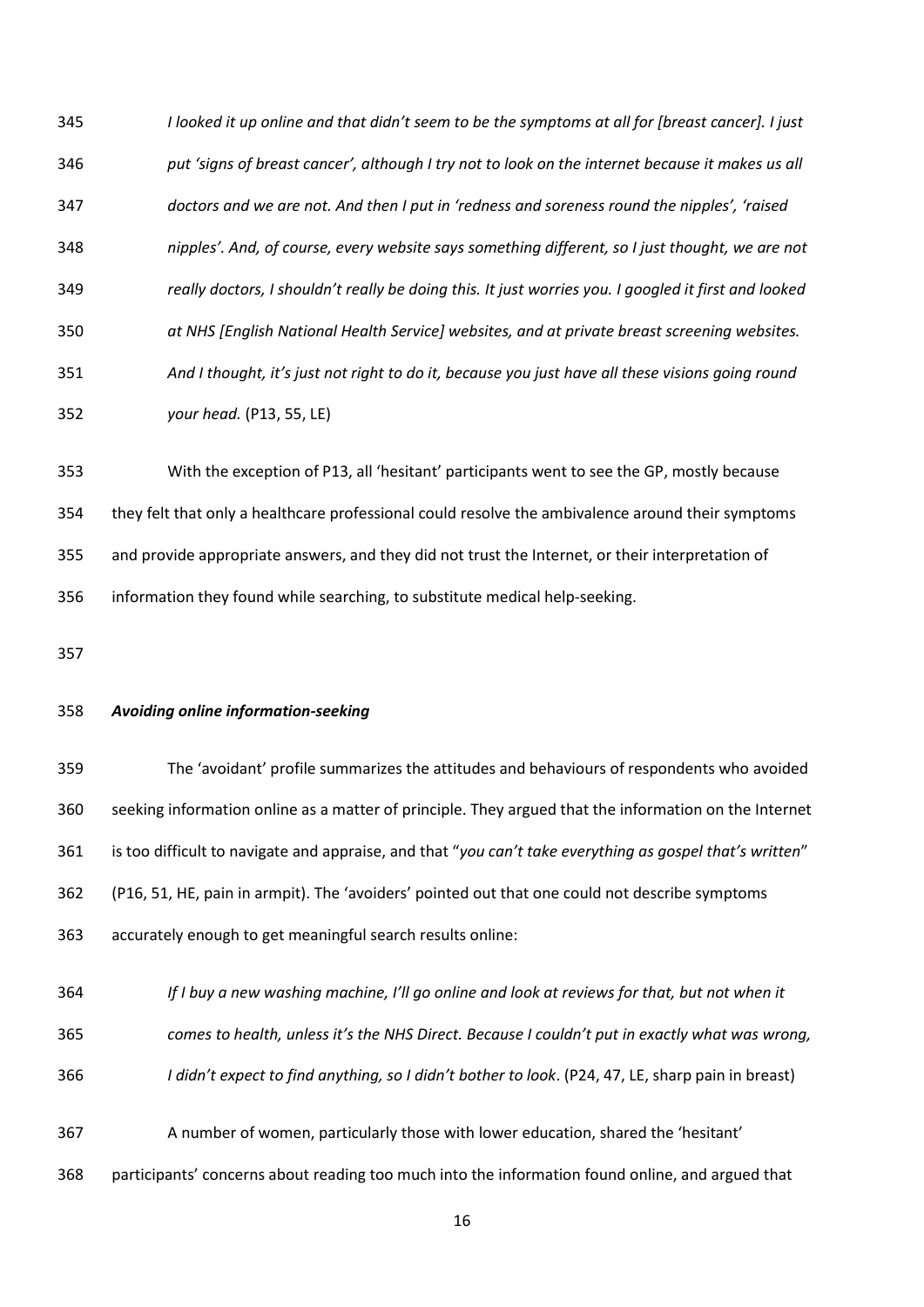| 369 | consulting the Internet carried the risk of "overanalysing your symptoms and convincing yourself       |
|-----|--------------------------------------------------------------------------------------------------------|
| 370 | that you've got something really bad" (P14, 58, LE, lump in armpit):                                   |
| 371 | No, because I find that when I start looking things up on the computer, I end up self-                 |
| 372 | diagnosing. I'd rather not self-diagnose, because you look on a computer and you think, oh             |
| 373 | yes, I've got that, that, and that, and then you start to think, I've got cancer. (P30, 50, LE,        |
| 374 | pain in breast and armpit)                                                                             |
| 375 | The 'avoiders', particularly from the lower education group, shared the 'hesitants'                    |
| 376 | information-seekers' concern that they lacked medical knowledge to assess - and filter - potentially   |
| 377 | untrustworthy information online:                                                                      |
| 378 | I certainly wouldn't trust the information from the computer. [] I think you find out things           |
| 379 | that are incorrect. (P30, 50, LE)                                                                      |
| 380 | Similarly to the 'hesitant' participants, the 'avoiders' argued that it would be unwise to             |
| 381 | consult the Internet because "there's so much scaremongering stuff going on there" which can           |
| 382 | wrongly make people read "about the worst possible case scenario" (P23, 52, HE, swellings in           |
| 383 | breasts). Participants preferred to "stay away from Google" because they would be "going on            |
| 384 | somebody else's symptoms and not what the doctor says" (P24, 47, LE). Contrary to the other            |
| 385 | participants, the 'avoidant' participants' accounts seemed to be fundamentally underpinned by          |
| 386 | considerations of the trustworthiness of online information sources and of user-generated content,     |
| 387 | reminiscent of what other researchers have termed "rhetorics of reliability" (Nettleton et al., 2005). |
| 388 | Thus, the information avoiders dismissed from the start the possibility that the Internet could offer  |
| 389 | useful information about their ongoing symptoms and preferred to maintain a state of uncertainty       |
| 390 | over their symptoms.                                                                                   |
|     |                                                                                                        |

# **Discussion**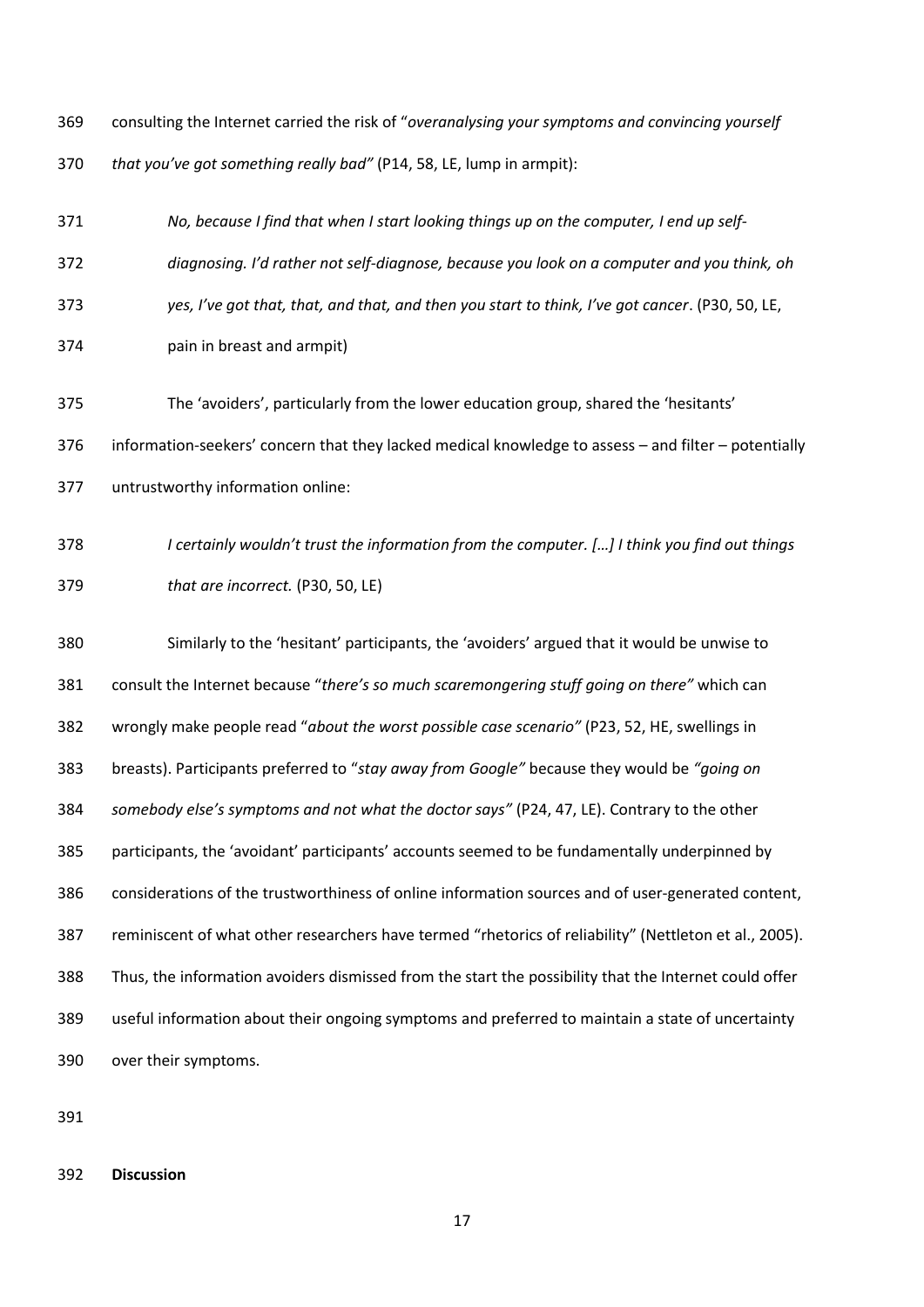In this study we explored whether women experiencing potential breast cancer symptoms sought health information online as a routine response to health changes, and whether this contributed to symptom appraisal. We also examined whether patterns of online information-seeking might be linked to education attainment level. Our qualitative interview data captured motivations for seeking or avoiding breast-relevant information online, interpretations of the information found, and evaluations of its usefulness, which enabled us to create four profiles of information-seeking: *confident*, *neutral*, *hesitant*, and *avoidant*. Creating typologies of information-seeking behaviour can help researchers understand better the needs, abilities, and motivations of consumers of online health information (cf. Macias et al., 2017). The profiles we created for our participants reflected diverse information needs, different levels of confidence in seeking and appraising online health information, and different attitudes towards the value of the Internet in helping women make sense of cancer-suggestive breast changes. These profiles reflect our participants' online information- seeking (or avoidance) about ongoing breast changes, and may not necessarily represent their information-seeking strategies in relation to other symptoms or illness, nor do they represent a static typology of Internet users in general. We will discuss these profiles in turn, and while we cannot infer the antecedents and consequences of online cancer information-seeking, we will discuss the potential value of the Internet for earlier diagnosis of breast cancer.

 Firstly, the 'confident' profile shows that some women can confidently navigate the Internet to locate and evaluate health information, and that they implicitly see the Internet as a legitimate and trustworthy resource for health information and self-management of symptoms. Five out of the seven participants who looked for information online went on to see the GP. We cannot ascertain a causal relationship, yet it could be argued that the nature of the symptoms may have motivated the 'confidence' to both seek information online and to see the GP, or that information-seeking is part of a general positive attitude towards help-seeking. Similar qualitative studies about women's use of 417 the Internet for breast cancer-related information have found that women who sought help promptly also acquired information from websites about their symptoms (O'Mahony et al., 2011). It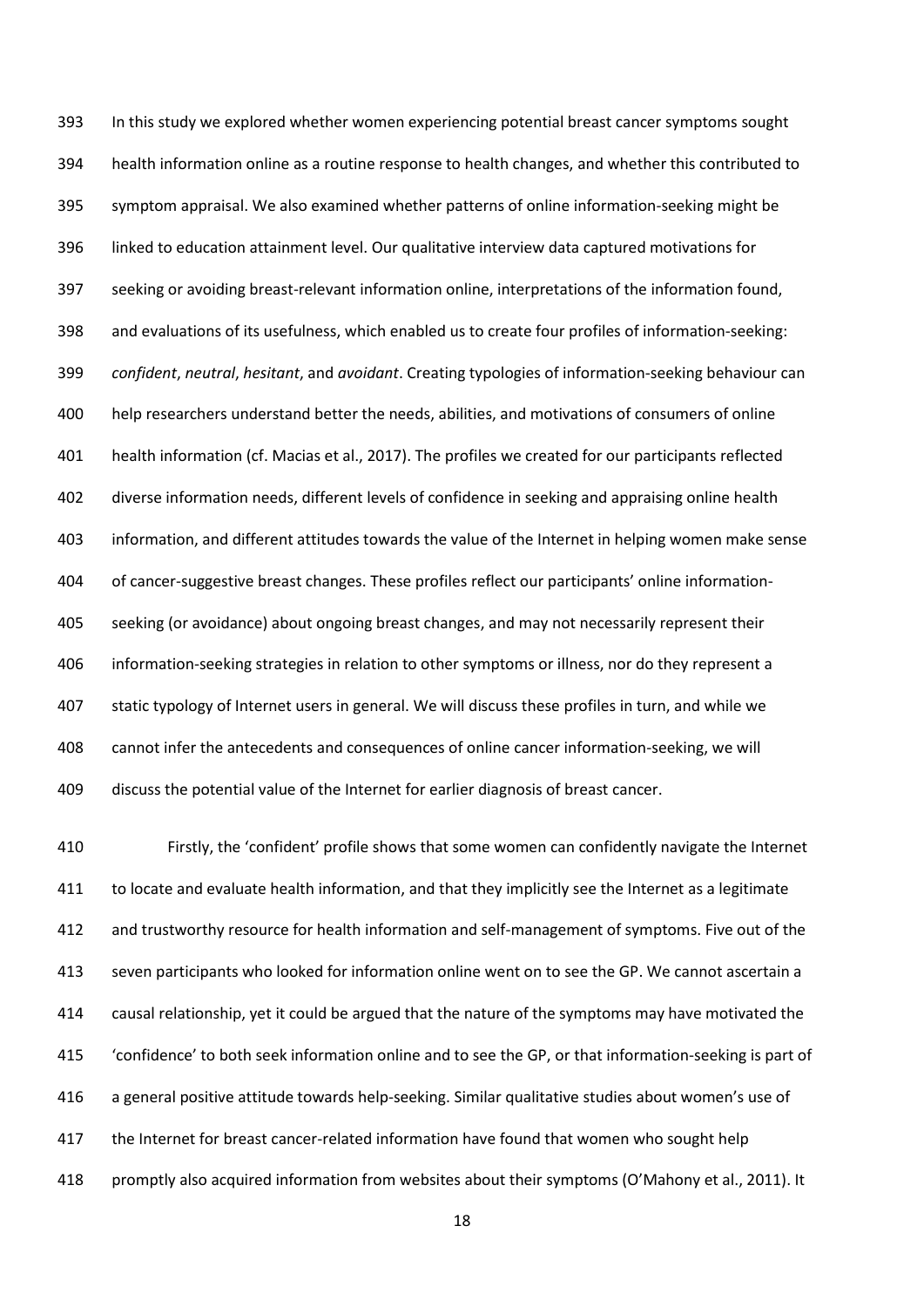could be argued that in the case of the 'confident' participants trust was a 'forced option' (cf. Barbalet, 2009), as the participants sought medical help not necessarily because they had acquired 421 relevant information online, but because they had no option but to trust the healthcare system.

 Secondly, the profile of being 'neutral' about looking up one's symptoms online suggests 423 that some women experiencing breast changes may not necessarily feel motivated to look up information about symptoms online, or consider the Internet as a credible or trustworthy source of health information. The mild nature and/or familiarity of the participants' symptoms underpinned the 'neutral' profile, where there was little need for more information or, in some cases, medical help. The participants who did not consider consulting the Internet about their symptoms did not explicitly voice the reasons for their indifference – it may well be that for some people seeking health information on the Internet is not necessarily a mundane, everyday activity. This suggest that another type of "digital divide" may exist, that between people who routinely engage with online health sources when experiencing symptoms, and those who do not (cf. 'non-engagers', B. O'Neill, 2017). As other researchers have observed, we should not dichotomize people as information- seekers vs. non-seekers, but interpret online information-seeking as context- and symptom- dependent (Gage & Panagakis, 2012), with people seeking information for some health conditions but not others.

 The profiles of 'hesitant' and 'avoidant' show more complexity than those of 'confident' and 'neutral', both in terms of trust judgments, information appraisal and help-seeking intentions. The 'hesitant' information-seekers' accounts suggest that online content can cause information overload, where they feel unable to appraise the quality, trustworthiness and content of the information found online, as previous research has suggested (Lee et al., 2014; Nelissen et al., 2015; Santer et al., 2015; Chu et al., 2017). Those with low e-health literacy may find it particularly challenging to navigate the high volume of health information online and apply it to their own symptoms, and thus may be more prone to "filter failure" (Klerings et al., 2015). The 'hesitant'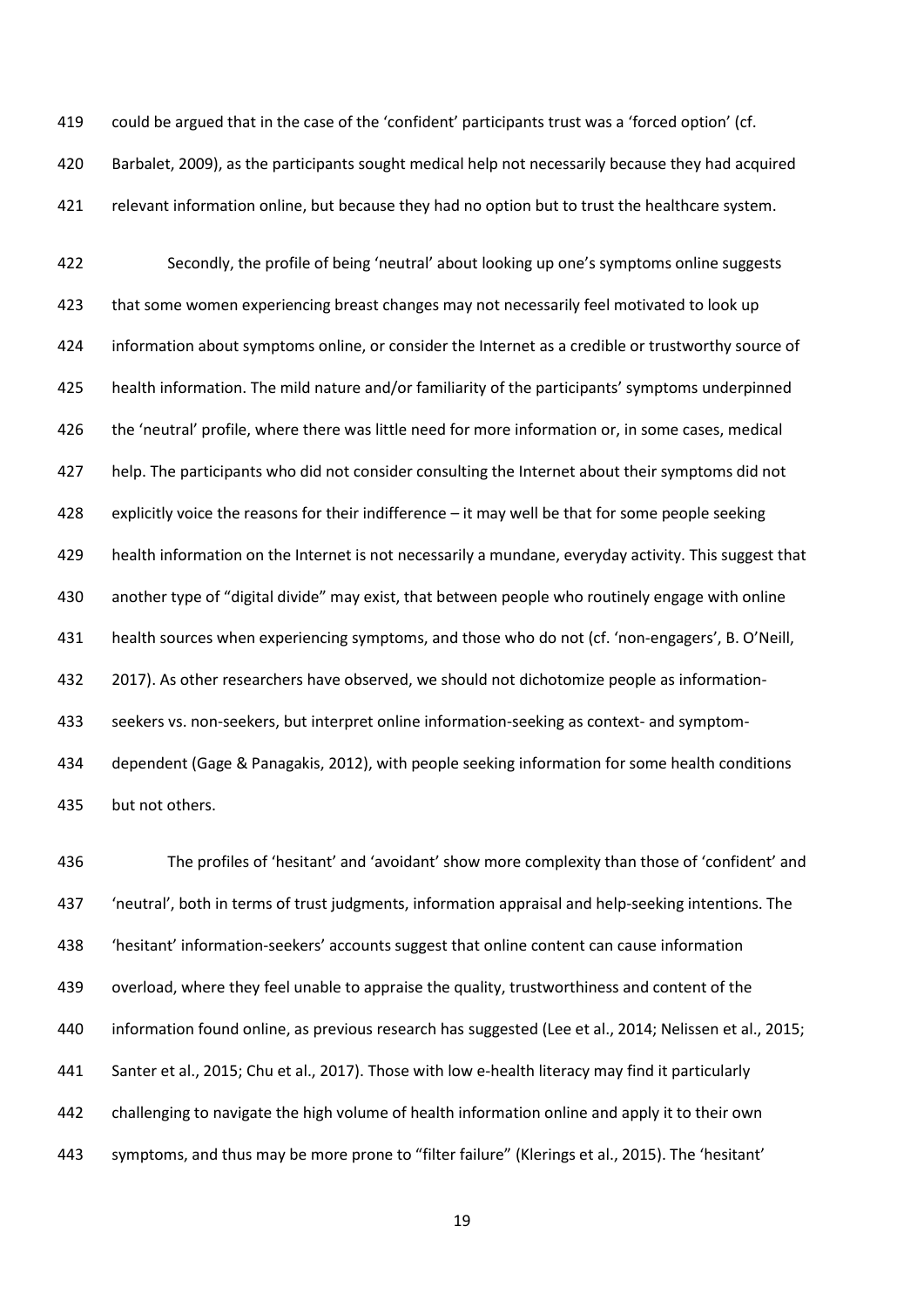participants' accounts also suggest that they sought to come across as "sensible users" of the Internet (Nettleton et al., 2005), acknowledging the limits of their medical knowledge and emphasising how they tried not to seek too much information or read too much into it. Furthermore, the ambivalence in the 'hesitants' information-seeking strategies also shows that there can be a blurred boundary between information-seeking and information-avoidance, and confers support to the view that information-avoidance is a multi-faceted phenomenon and not necessarily the opposite of information-seeking (Case et al., 2005; Gaspar et al., 2016).

 The 'avoidant' profile shows that some people can hold negative beliefs about the value and credibility of the Internet in providing health information. The 'avoiders' perceived the health information available on the Internet as predominantly giving a bleak outlook for health conditions and worried about posing risks to their own health through wrong self-diagnosis. The avoidant attitudes to online information-seeking can equally be interpreted as fear of cancer (e.g. Vrinten et al., 2017b), and resonate with research on the relationship between cancer fear and cancer information avoidance (Miles et al., 2008; Persoskie et al., 2014; Nelissen et al., 2015; Emanuel et al., 2015; Vrinten et al., 2017a). In our study, the majority of the 'avoiders' did not go to see the family doctor, suggesting a link between lack of trust in health information sources and fear of a potential cancer diagnosis. This link was compounded by the use of euphemisms such as *"something really bad"* (P14, 58, LE) or *"the worst possible case scenario"* (P23, 52, HE) to describe the potential diagnosis. In contrast, the 'confident' and 'hesitant' information seekers mentioned breast cancer more explicitly as the reason for looking up information online. This suggests that fear of cancer can motivate some people to engage in information-seeking, while for others it may act as a deterrent (Nelissen et al., 2015; Vrinten et al., 2017b).

 The information-avoiders' concerns about the accuracy of online information and their fears about coming across unfavourable information bears resemblance to parents' reasons for avoiding seeking cancer information online in relation to their children's cancer (Gage & Panagakis, 2012).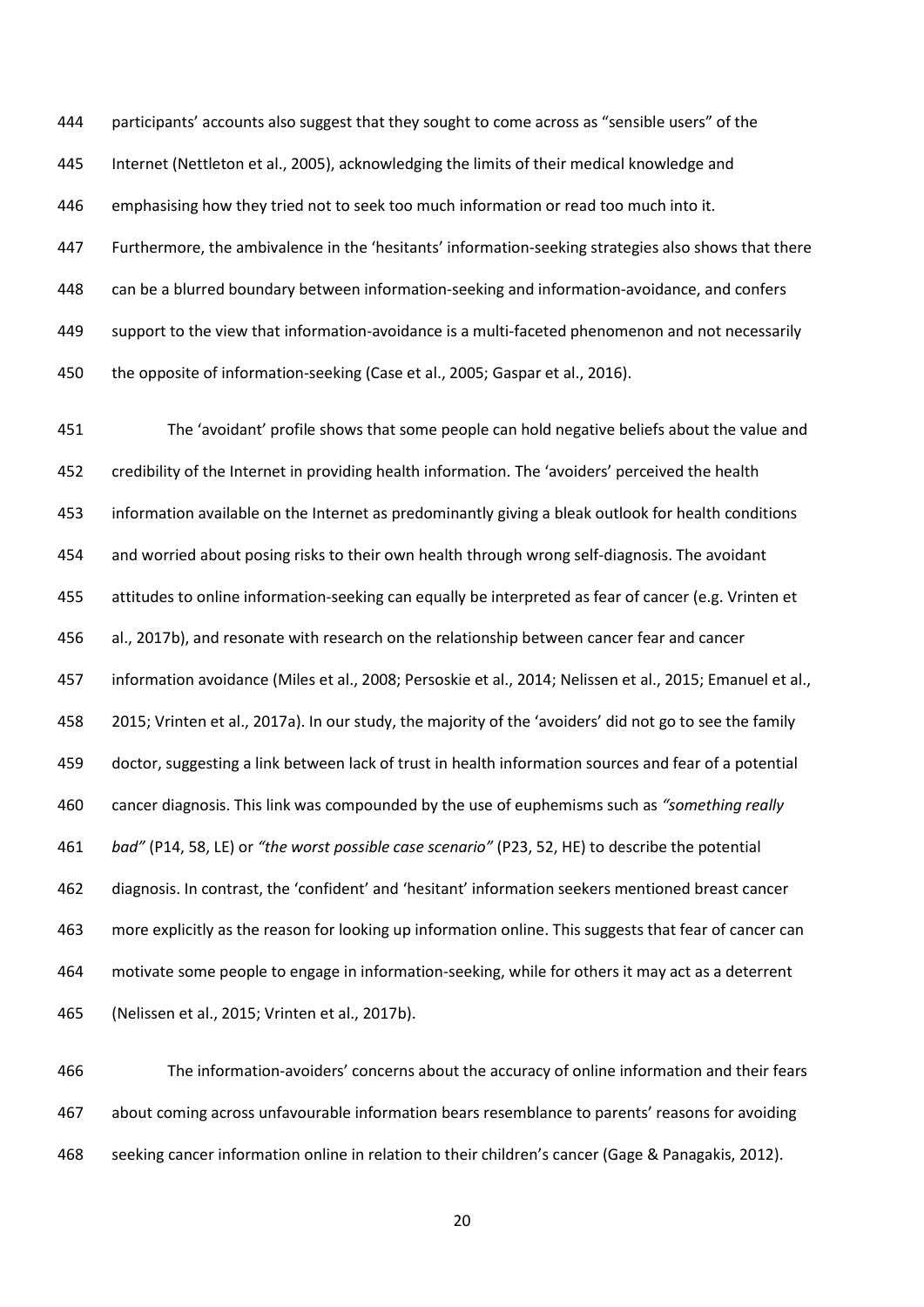The 'avoiders' reasoning about the lack of credibility and legitimacy of the Internet in providing accurate health information also reflects a well-founded concern about the inability of online medical sources to provide personally-relevant answers on cancer (cf. Chu et al., 2017), particularly when cancer outcomes can vary widely according to type of cancer and stage of diagnosis.

 Hesitance among our participants, particularly those with lower education level, to access health information online (the 'avoiders') or to evaluate it and seek further (the 'hesitants') denotes lack of trust in the online medical information. This is a common concern among the public and a barrier to Internet lay use for health purposes (e.g. Lee et al., 2014; Chu et al., 2017; Sbaffi & Rowley, 2017). Lack of trust in online health information is a potential limit to how much it can engender informed (Henwood et al., 2003) or empower patients (Santana et al., 2011), or reduce the 'digital divide' linked to educational attainment or socioeconomic status (e.g. Wyatt et al., 2005). At the same time, the 'hesitants' and the 'avoiders'' legitimate concerns about incorrect interpretation and over-diagnosis reflect lack of trust (or of self-confidence) in their own ability to judge the medical information accessed online. This ties in with Barbalet's (2009) view that there is double confidence within trust, as an individual needs to have confidence in other's future actions but also in their own judgment of the other. Such lack of confidence was explicit in some participants' claim that 'we are not doctors', where the cliché 'I'm not a doctor' (see also Marcu et al., 2017) functioned as an admission of lack of expertise and as a justification for stopping (or not initiating) health information-seeking online.

 We found subtle educational differences in attitudes and behaviour regarding online information-seeking among our sample, these being more pronounced in the hesitant and avoider profiles. Women with lower education were somewhat more likely to fit these profiles and to express less confidence in seeking and appraising online health information. These results support existing research on the relationship between education level and cancer information-seeking (Ramanadhan & Viswanath, 2006; Castleton et al., 2011; Thomson et al., 2012; Lee et al., 2012;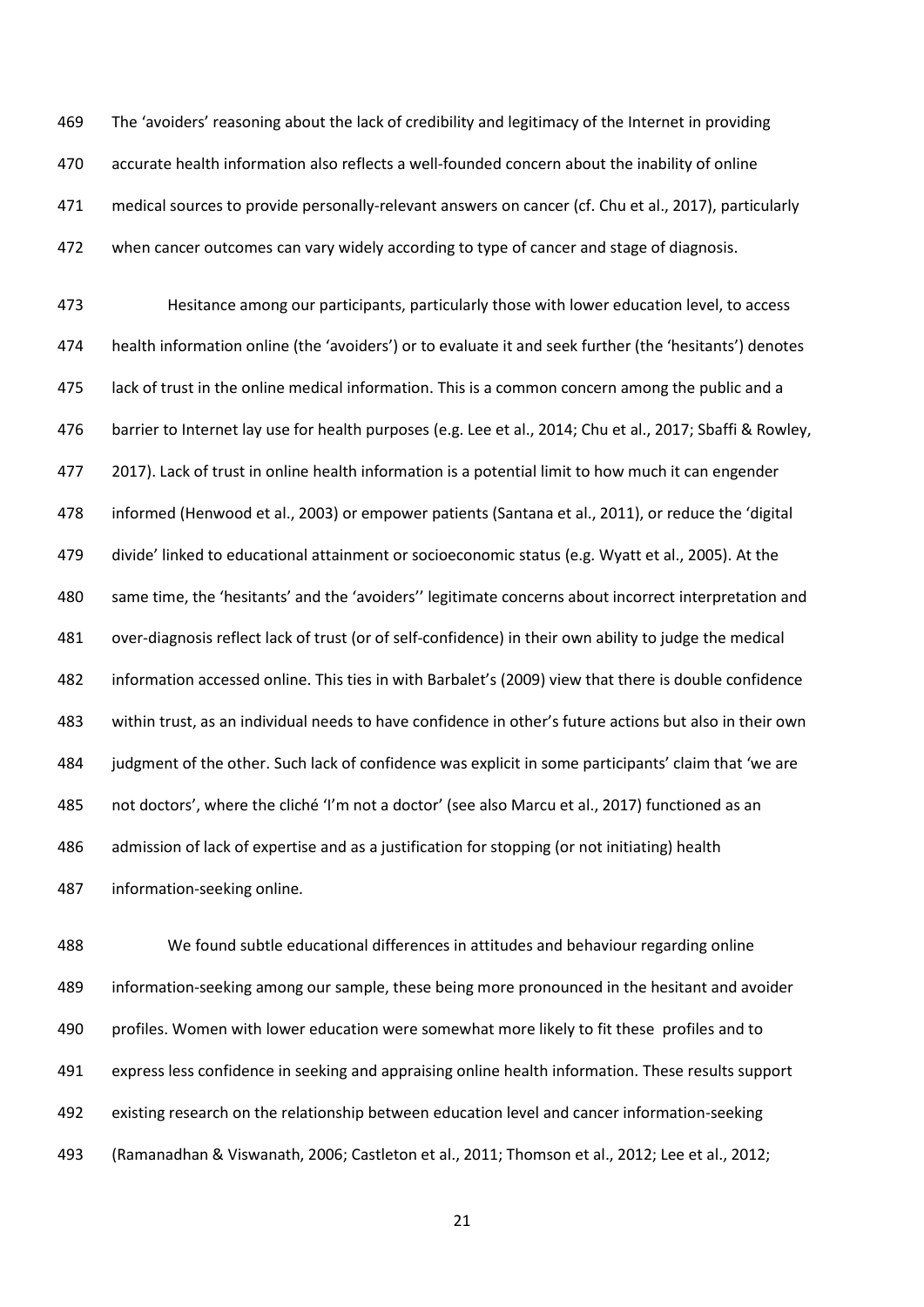Vrinten et al., 2017a; Chu et al., 2017). While we did not measure e-health literacy in the present study, our findings suggest that lower e-health literacy and lower ability to discern credible information may be a reason for lower confidence in navigating the Internet and lower trust in the health information found online (cf. Kreps & Neuhauser, 2010; Lee et al., 2012). However, further research is required to clarify the relationship between education level and online information seeking, because our study was limited to a secondary data analysis and we therefore could not exhaustively explore all potentially relevant dimensions (e.g. subtleties in layers of trust, e.g. person vs. system). Furthermore, we used O-Levels to categorise women into lower or higher education level groups. However, there are a number of other ways that women could have been categorised (i.e. with a different education 'cut-off' point) and this should be recognised in future research exploring educational differences in online health information-seeking.

 As to the strengths and weakness of this study: first, we examined reported *behaviour*, rather than *intentions*, pertaining to online health information seeking about breast changes, even if some of these behaviours consisted of hesitancy or avoidance. This provided a more accurate measure of information-seeking and insight into the actions that followed it (e.g. seeing the GP, keeping a diary to monitor symptoms). Second, the participants consulted the Internet in a natural setting, not influenced by the researchers' presence or by social desirability. Furthermore, the participants sought information about ongoing or recent symptoms, rather than anticipated or fictitious ones, thus conferring the findings greater ecological validity.

 There are also a number of limitations to this study. We did not specifically design the study to examine engagement with the Internet prior to a medical consultation, nor did we recruit the participants according to their engagement in health information-seeking online. However, conducting a secondary analysis of qualitative data can be a pragmatic and cost-effective means to gain novel insights from rich and comprehensive datasets (Ziebland & Hunt, 2014). Also, studying a phenomenon in qualitative data (in our case, trust in online health information) which we did not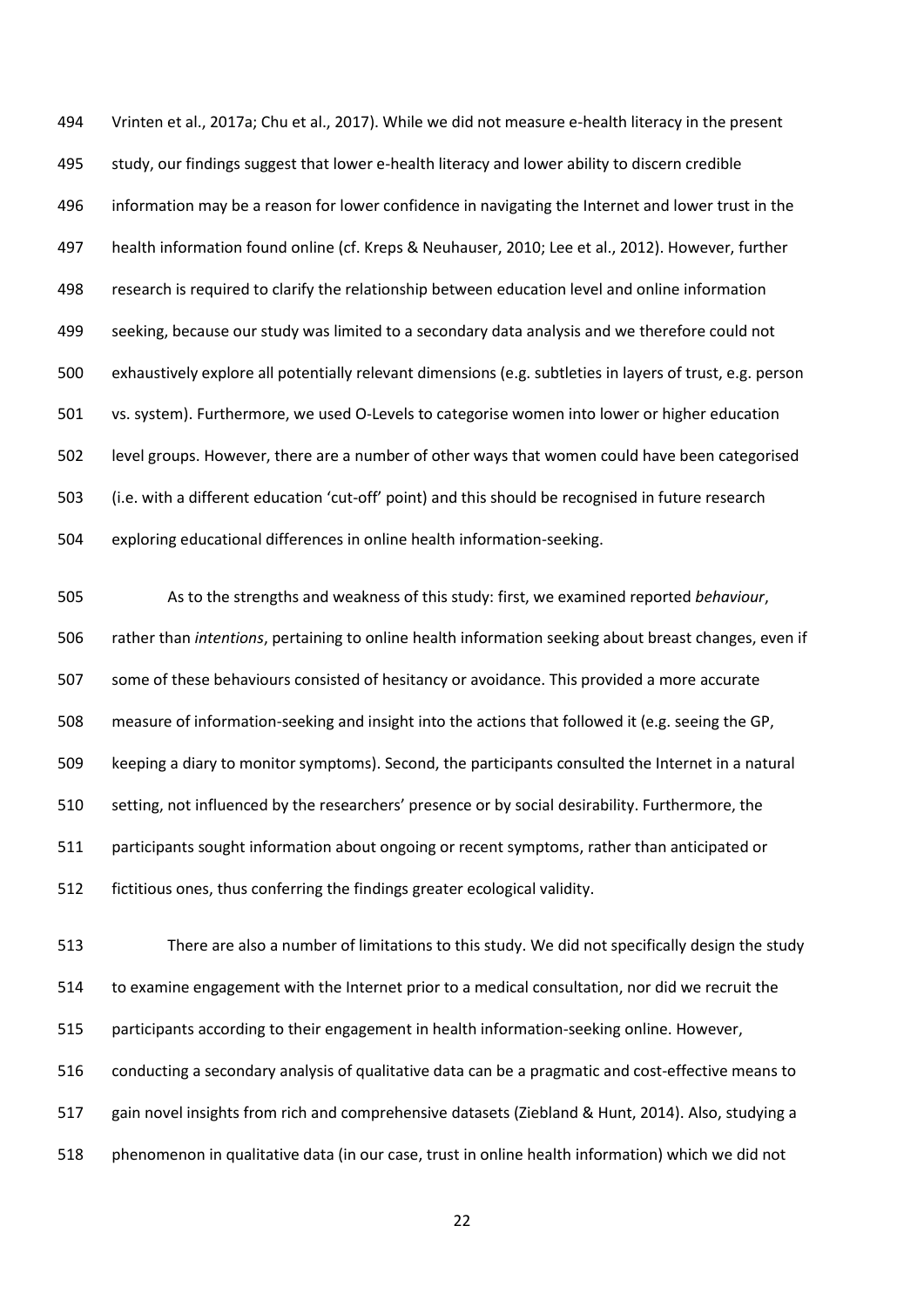directly ask about can nonetheless be helpful as it can lead to fewer artefacts in the participants' responses. In addition, the participants' recollection of the search terms used or the information found online was not always detailed enough to infer its role in symptom appraisal or in motivations to seek help. In some cases, the participants could not recall these details because they had searched for information online considerable time prior to the present study. Health information- seeking did not always take place *before* the seeing the GP, and thus causal links between information-seeking and early symptomatic presentation cannot be inferred. Finally, we only included women for whom symptoms turned out not to be cancer, and it would be interesting to explore whether our typology would be impacted by including women with a breast cancer diagnosis.

#### **Conclusion**

 Our present findings suggest that, apart from considerations of severity of own symptoms, health information-seeking on the Internet is underpinned by considerations of trust in online sources and risk perceptions from information overload and incorrect self-diagnosis. Despite NHS (National Health Service) websites and cancer websites investing significant resources to provide accurate information to the public about cancer symptoms in a way that minimizes alarm, fears about cancer information and distrust in the Internet persist, reducing the chances of relevant cancer information reaching those who might benefit from it most. Healthcare professionals should invest greater efforts to educate their patients about trustworthy online health resources and to promote endorsed health websites. This could make patients more confident about which Internet sources to consult in the event of symptoms, although another step is needed to ensure women have trust in themselves to be able to adequately interpret the information. In light of the present results, we would posit that 'Dr Google' is not so much a *source* or a *channel* of health information, but rather a *process* of seeking and processing health information online, whereby trust in online sources and in one's own ability to appraise the information play a crucial role.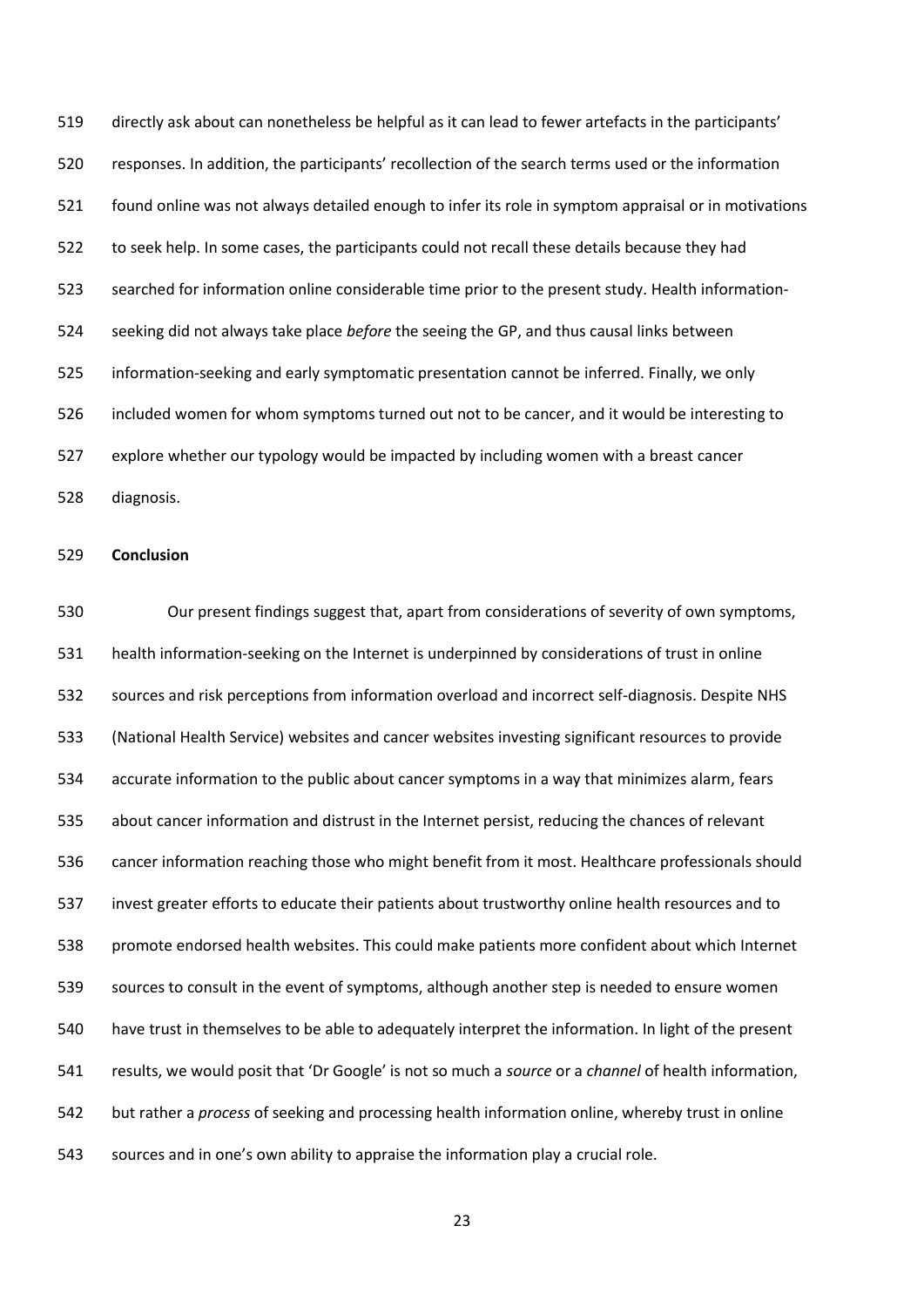## **Acknowledgements**

- This study was funded by Cancer Research UK Early Diagnosis Advisory Group grant (C33872/
- A18555). We thank the editor and the two anonymous reviewers for their detailed and helpful
- feedback.

# **Disclosure statement**

- The authors declared no conflicts of interest with respect to the research, authorship, and/or
- publication of this article.
- **References**

| 553 | Barbalet, J. (2009). A characterization of trust, and its consequences. Theory and society, 38(4), 367- |
|-----|---------------------------------------------------------------------------------------------------------|
| 554 | 382. Cancer Research UK. Cancer Statistics for the UK. [Last accessed: 1/02/2018]. [Available           |
| 555 | from: http://www.cancerresearchuk.org/health-professional/cancer-statistics.]                           |
| 556 | Case D.O., Andrews, J.E., Johnson, J.D., & Allard, S.L. (2005). Avoiding versus Seeking: The            |
| 557 | Relationship of Information Seeking to Avoidance, Blunting, Coping, Dissonance, and Related             |
| 558 | Concepts. Journal of the Medical Library Association, 93, 353-362.                                      |
| 559 | Castleton, K., Fong, T., Wang-Gillam, A., Waqar, M. A., Jeffe, D. B., Kehlenbrink, L., Govindan, R.     |
| 560 | (2011). A survey of Internet utilization among patients with cancer. Supportive Care in                 |
| 561 | Cancer, 19(8), 1183-1190.                                                                               |
| 562 | Chapple, A., Evans, J., & Ziebland, S. (2012). An Alarming Prognosis: How People Affected by            |
| 563 | Pancreatic Cancer Use (and Avoid) Internet Information. Policy & Internet, 4(2), 1-20.                  |
| 564 | Choi, W., & Stvilia, B. (2015). Web credibility assessment: Conceptualization, operationalization,      |
| 565 | variability, and models. Journal of the Association for Information Science and Technology,             |
| 566 | 66(12), 2399-2414.                                                                                      |
| 567 | Chu, T. W. J., Wang, P. M., Shen, C., Viswanath, K., Lam, H. T., & Chan, C. S. S. (2017). How, When     |
| 568 | and Why People Seek Health Information Online: Qualitative Study in Hong Kong. Interactive              |
| 569 | Journal of Medical Research, 6(2), e24.                                                                 |
| 570 | Cotten, S. R., & Gupta, S. S. (2004). Characteristics of online and offline health information seekers  |
| 571 | and factors that discriminate between them. Social Science & Medicine, 59(9), 1795-1806.                |
| 572 | Diviani, N., van den Putte, B., Giani, S., & van Weert, J. C. M. (2015). Low Health Literacy and        |
| 573 | Evaluation of Online Health Information: A Systematic Review of the Literature. Journal of              |
| 574 | Medical Internet Research, 17(5), e112.                                                                 |
| 575 | Diviani, N., van den Putte, B., Meppelink, C. S., & van Weert, J. C. M. (2016). Exploring the role of   |
| 576 | health literacy in the evaluation of online health information: Insights from a mixed-methods           |
| 577 | study. Patient Education and Counseling, 99(6), 1017-1025.                                              |
| 578 | Emanuel, A. S., Kiviniemi, M. T., Howell, J. L., Hay, J. L., Waters, E. A., Orom, H., & Shepperd, J. A. |
| 579 | (2015). Avoiding cancer risk information. Social Science & Medicine, 147, 113-120.                      |
| 580 | Eysenbach, G., & Köhler, C. (2002). How do consumers search for and appraise health information on      |
| 581 | the world wide web? Qualitative study using focus groups, usability tests, and in-depth                 |
| 582 | interviews. BMJ, 324(7337), 573-577.                                                                    |
|     |                                                                                                         |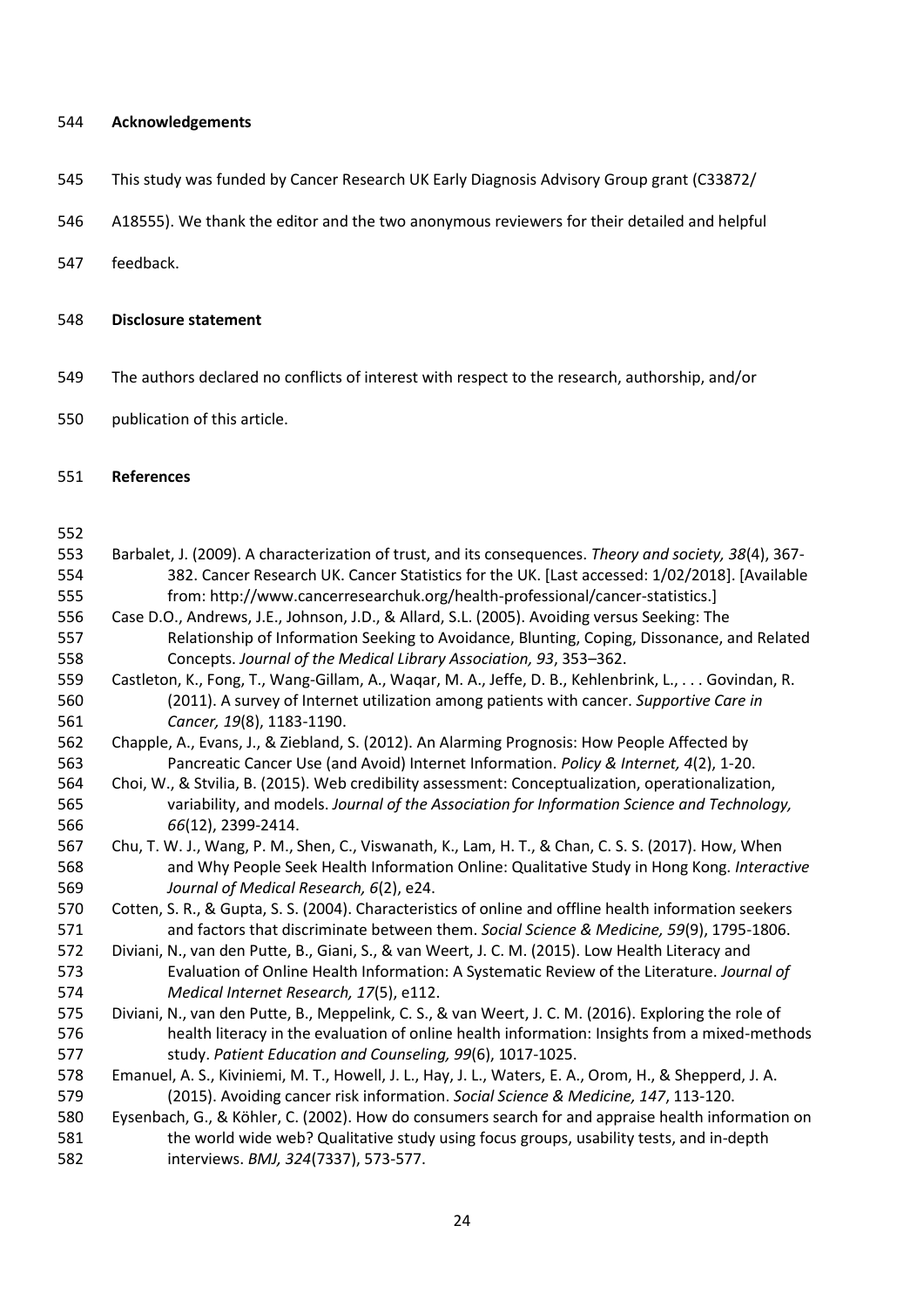Foroughi, F., Lam, A. K., Lim, M. S., Saremi, N., & Ahmadvand, A. (2016). "Googling" for cancer: An infodemiological assessment of online search interests in Australia, Canada, New Zealand, the United Kingdom, and the United States. *JMIR Cancer, 2*(1): e5. Fox, S., and Duggan, M. (2013). *Health Online 2013*. Washington, DC: Pew Research Center's Internet & American Life Project. Gage, E. A., & Panagakis, C. (2012). The devil you know: parents seeking information online for paediatric cancer. *Sociology of Health & Illness, 34*(3), 444-458. Gaspar, R., Luís, S., Seibt, B., Lima, M. L., Marcu, A., Rutsaert, P., . . . Barnett, J. (2016). Consumers' avoidance of information on red meat risks: information exposure effects on attitudes and perceived knowledge. *Journal of Risk Research, 19*(4), 533-549. Ha, S., & Jung Lee, Y. (2011). Determinants of consumer-driven healthcare: Self-confidence in information search, health literacy, and trust in information sources. *International Journal of Pharmaceutical and Healthcare Marketing, 5*(1), 8-24. Health & Social Care Information Centre. (2015). *Breast Screening Programme, England: Statistics for 2013-14*. London: Health & Social Care Information Centre. Retrieved from: file://homes.surrey.ac.uk/home/bres-scre-prog-eng-2013-14-rep.pdf Henwood, F., Wyatt, S., Hart, A., & Smith, J. (2003). 'Ignorance is bliss sometimes': constraints on the emergence of the 'informed patient' in the changing landscapes of health information. *Sociology of Health & Illness, 25*(6), 589-607. Hesse, B. W., Nelson, D. E., Kreps, G. L., Croyle, R. T., Arora, N. K., Rimer, B. K., & Viswanath, K. (2005). Trust and sources of health information: the impact of the Internet and its implications for health care providers: findings from the first Health Information National Trends Survey. *Archives of internal medicine, 165*(22), 2618-2624. Joffe, H., & Yardley, L. (2004). Content and thematic analysis. In: D.F. Marks and L. Yardley (Eds.) *Research methods for clinical and health psychology*. London: Sage. Klerings, I., Weinhandl, A. S., & Thaler, K. J. (2015). Information overload in healthcare: too much of a good thing? *Zeitschrift für Evidenz, Fortbildung und Qualität im Gesundheitswesen, 109*(4), 285-290. Kontos, E., Blake, D. K., Chou, S. W.-Y., & Prestin, A. (2014). Predictors of eHealth Usage: Insights on The Digital Divide From the Health Information National Trends Survey 2012. *Journal of Medical Internet Research, 16*(7), e172. Kreps, G. L., & Neuhauser, L. (2010). New directions in eHealth communication: Opportunities and challenges. *Patient Education and Counseling, 78*(3), 329-336. Lee, C.-j., Ramírez, A. S., Lewis, N., Gray, S. W., & Hornik, R. C. (2012). Looking Beyond the Internet: Examining Socioeconomic Inequalities in Cancer Information Seeking Among Cancer Patients. *Health Communication, 27*(8), 806-817. Lee, K., Hoti, K., Hughes, D. J., & Emmerton, L. (2014). Dr Google and the Consumer: A Qualitative Study Exploring the Navigational Needs and Online Health Information-Seeking Behaviors of Consumers With Chronic Health Conditions. *Journal of Medical Internet Research, 16*(12), e262. Linsell, L., Burgess, C., & Ramirez, A. (2008). Breast cancer awareness among older women. *British journal of cancer, 99*(8), 1221. Linsell, L., Forbes, L. J. L., Burgess, C., Kapari, M., Thurnham, A., & Ramirez, A. J. (2010). Validation of a measurement tool to assess awareness of breast cancer. *European Journal of Cancer, 46*(8), 1374-1381. Luhmann, N. (1990). Familiarity, confidence, trust: problems and alternatives. In D. Gambetta (Ed.), Trust: making and breaking cooperative relations, pp. 94–107. Oxford: Blackwell. Lussiez, A. D., Burdick, S., Kodali, S., Rubio, G., Mack, J. A., Lin, J., . . . Reddy, R. M. (2017). Internet Usage Trends in Thoracic Surgery Patients and Their Caregivers. *Journal of Cancer Education, 32*(1), 91-96.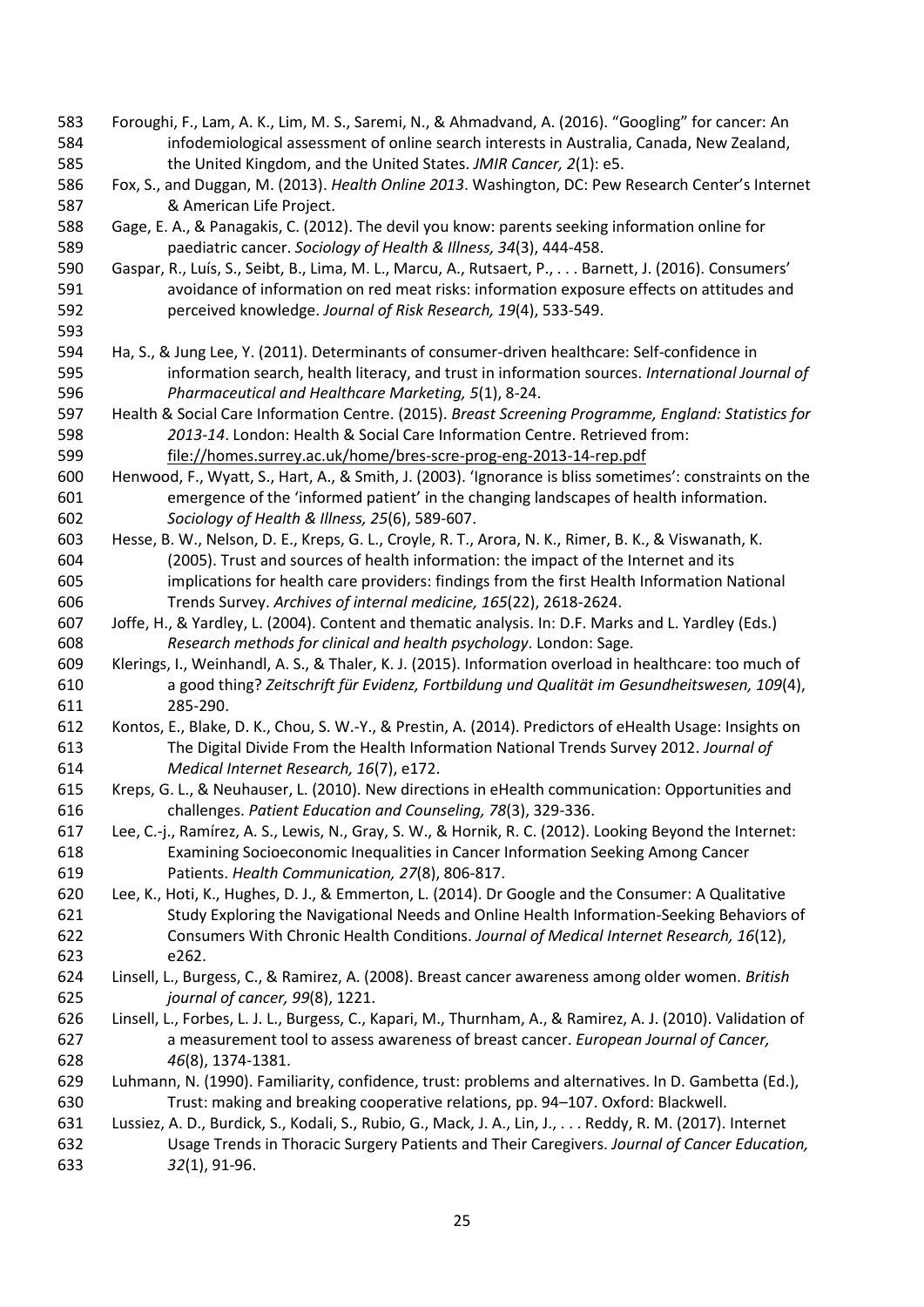Machackova, H., & Smahel, D. (2018). The perceived importance of credibility cues for the assessment of the trustworthiness of online information by visitors of health-related websites: The role of individual factors. *Telematics and Informatics, 35*(5), 1534-1541. Macias, W., Lee, M., & Cunningham, N. (2017). Inside the Mind of the Online Health Information Searcher using Think-Aloud Protocol. *Health Communication*, 1-12. doi:10.1080/10410236.2017.1372040 Marcu, A., Black, G., Vedsted, P., Lyratzopoulos, G., & Whitaker, K. L. (2017). Educational differences in responses to breast cancer symptoms: A qualitative comparative study. *British Journal of Health Psychology, 22*(1), 26-41. Mayer, D. K., Terrin, N. C., Kreps, G. L., Menon, U., McCance, K., Parsons, S. K., & Mooney, K. H. (2007). Cancer survivors information seeking behaviors: A comparison of survivors who do and do not seek information about cancer. *Patient Education and Counseling, 65*(3), 342- 350. McCloud, R. F., Okechukwu, C. A., Sorensen, G., & Viswanath, K. (2016). Beyond access: barriers to internet health information seeking among the urban poor. *Journal of the American Medical Informatics Association, 23*(6), 1053-1059. McDaid, D., & Park, A.L. (2011). *Online health: untangling the web*. London: BUPA. McLeod, J., Yu, I., & Ingledew, P.-A. (2017). Peering into the Deep: Characterizing the Internet Search Patterns of Patients with Gynecologic Cancers. *Journal of Cancer Education, 32*, 85-90. Mendes, Á., Abreu, L., Vilar-Correia, M. R., & Borlido-Santos, J. (2017). "That Should Be Left to Doctors, That's What They are There For!"—Exploring the Reflexivity and Trust of Young Adults When Seeking Health Information. *Health Communication, 32*(9), 1076-1081. doi:10.1080/10410236.2016.1199081 Metzger, M. J., & Flanagin, A. J. (2015). Psychological Approaches to Credibility Assessment Online. In S. S. Sundar (Ed.), *The handbook of the psychology of communication technology* (pp. 445- 466). Chichester: Wiley-Blackwell. Miles, A., Voorwinden, S., Chapman, S., & Wardle, J. (2008). Psychologic Predictors of Cancer Information Avoidance among Older Adults: The Role of Cancer Fear and Fatalism. *Cancer Epidemiology Biomarkers & Prevention, 17*(8), 1872-1879. Möllering, G. (2001). The nature of trust: From Georg Simmel to a theory of expectation, interpretation and suspension. *Sociology, 35*(2), 403-420. Nelissen, S., Beullens, K., Lemal, M., & Van den Bulck, J. (2015). Fear of cancer is associated with cancer information seeking, scanning and avoiding: a cross-sectional study among cancer diagnosed and non-diagnosed individuals. *Health Information & Libraries Journal, 32*(2), 107- 119. Nettleton, S., Burrows, R., & O'Malley, L. (2005). The mundane realities of the everyday lay use of the internet for health, and their consequences for media convergence. *Sociology of Health & Illness, 27*(7), 972-992. Norman, D. C., & Skinner, A. H. (2006). eHealth Literacy: Essential Skills for Consumer Health in a Networked World. *Journal of Medical Internet Research, 8*(2), e9. O'Mahony, M., Hegarty, J., & McCarthy, G. (2011). Women's help seeking behaviour for self discovered breast cancer symptoms. *European Journal of Oncology Nursing, 15*(5), 410-418. O'Neill, B. (2017). Towards an improved understanding of modern health information ecology. *Social Science & Medicine, 173*, 108-109. O'Neill, O. (2017). Intelligent Trust in a Digital World. *New Perspectives Quarterly, 34*(4), 27-31. O'Neill, O. (2018). Linking Trust to Trustworthiness. *International Journal of Philosophical Studies, 26*(2), 293-300.